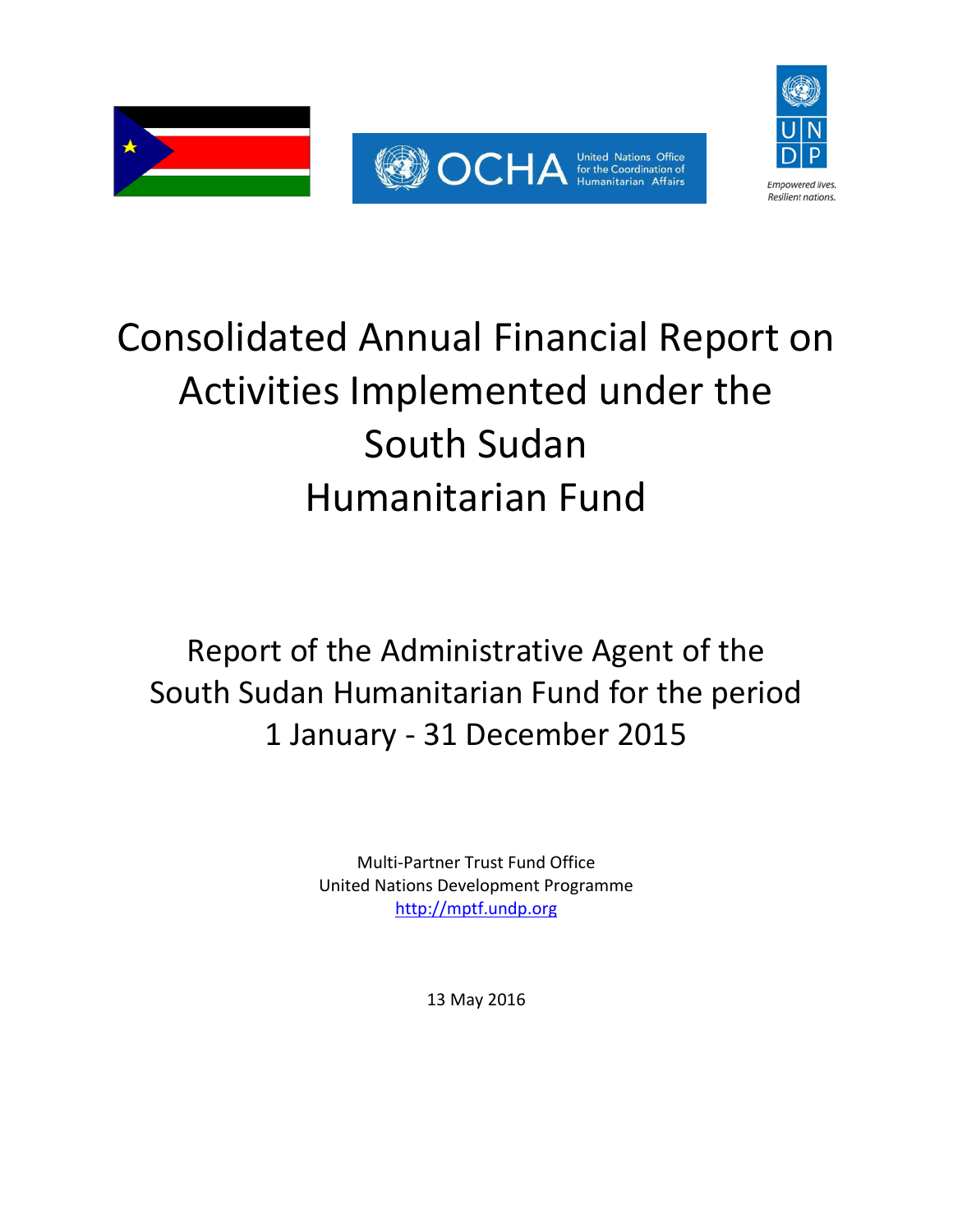#### **PARTICIPATING ORGANIZATIONS CONTRIBUTORS**



Food and Agriculture Organization (FAO)



International Organization for Migration (IOM)



United Nations Development Programme (UNDP)



Department for International Development (DFID)



UN Office for the Coordination of Humanitarian Affairs (OCHA)



United Nations Educational Scientific and Cultural Organization (UNESCO)



United Nations Population Fund (UNFPA)



United Nations Office of the High Commissioner for Refugees (UNHCR)



United Nations Children's Fund (UNICEF)



**UNOPS** United Nations Office for Project Services (UNOPS)



United Nations Mine Action Service (UNMAS)



United Nations Department of Safety and Security (UNDSS)



World Food Programme (WFP)



World Health Organization (WHO)



Germany

Australia

Belgium

Denmark



Irish AID



Italy



Netherlands



Norway



Swiss Agency for Development and Cooperation (SDC)



Swedish International Development Cooperation (Sida)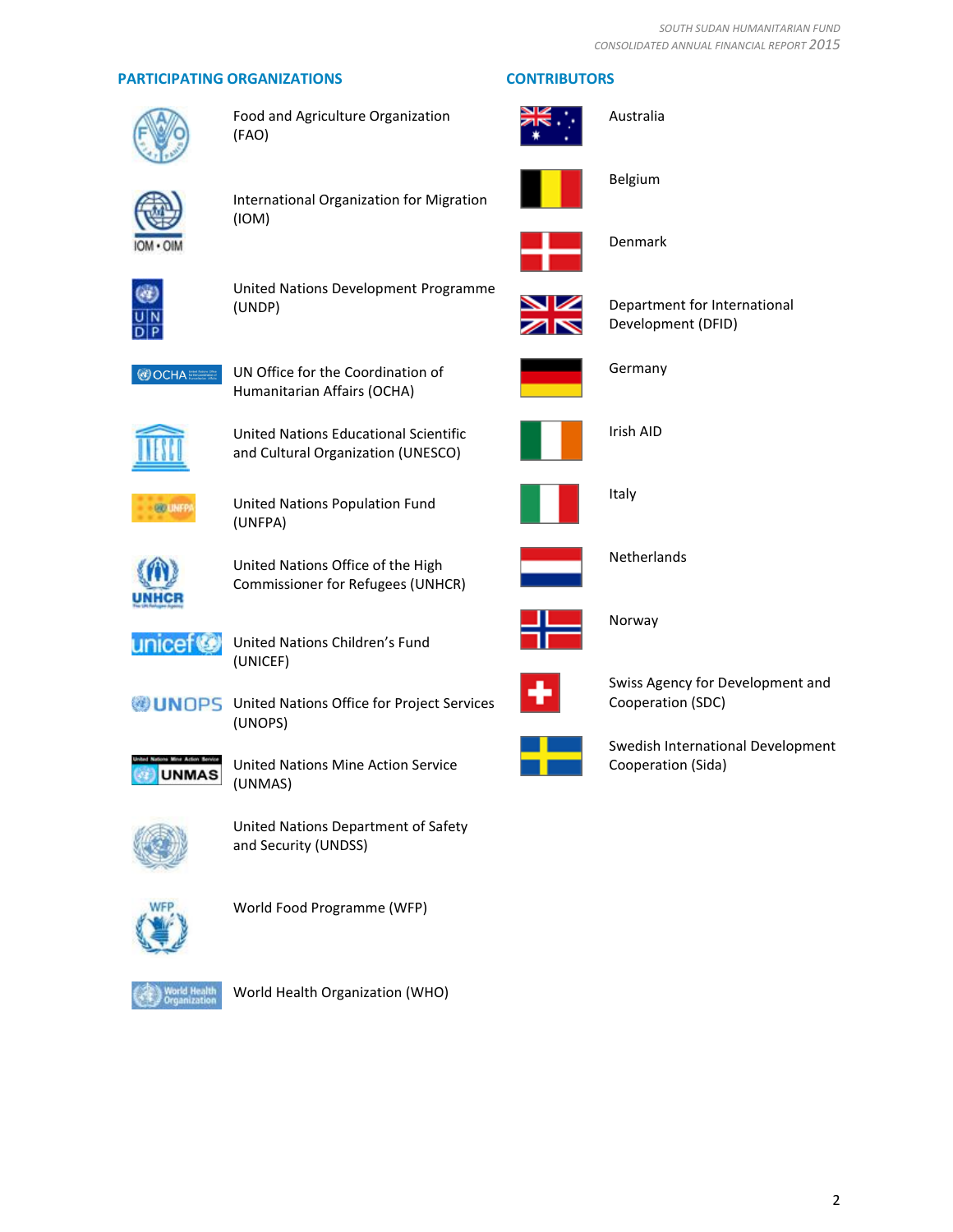#### **DEFINITIONS**

#### **Approved Project/Programme**

A project/programme including budget, etc., that is approved by the Humanitarian Coordinator for fund allocation purposes.

#### **Contributor Commitment**

Amount(s) committed by a donor to a Fund in a signed Standard Administrative Arrangement with the UNDP Multi-Partner Trust Fund Office (MPTF Office), in its capacity as the Administrative Agent. A commitment may be paid or pending payment.

#### **Contributor Deposit**

Cash deposit received by the MPTF Office for the Fund from a contributor in accordance with a signed Standard Administrative Arrangement.

#### **Delivery Rate**

The percentage of funds that have been utilized, calculated by comparing expenditures reported by a Participating Organization against the 'net funded amount'.

#### **Indirect Support Costs**

A general cost that cannot be directly related to any particular programme or activity of the Participating Organizations. UNDG policy establishes a fixed indirect cost rate of 7% of programmable costs.

#### **Managing Agent**

The Participating UN Organization (e.g., UNDP or OCHA) that has signed the MOU and performs an oversight function vis-à-vis NGOs receiving funding. The Managing Agent has the same obligations as any other PUNO signing the MOU, including for reporting.

#### **Net Funded Amount**

Amount transferred to a Participating Organization less any refunds transferred back to the MPTF Office by a Participating Organization.

#### **Participating Organization**

A UN Organization or other inter-governmental Organization that is an implementing partner in a Fund, as represented by signing a Memorandum of Understanding (MOU) with the MPTF Office for a particular Fund.

#### **Project Expenditure**

The sum of expenses and/or expenditure reported by all Participating Organizations for a Fund irrespective of which basis of accounting each Participating Organization follows for donor reporting.

#### **Project Financial Closure**

A project or programme is considered financially closed when all financial obligations of an operationally completed project or programme have been settled, and no further financial charges may be incurred.

#### **Project Operational Closure**

A project or programme is considered operationally closed when all programmatic activities for which Participating Organization(s) received funding have been completed.

#### **Project Start Date**

Date of transfer of first instalment from the MPTF Office to the Participating Organization.

#### **Total Approved Budget**

This represents the cumulative amount of allocations approved by the Humanitarian Coordinator.

#### **US Dollar Amount**

The financial data in the report is recorded in US Dollars and due to rounding off of numbers, the totals may not add up.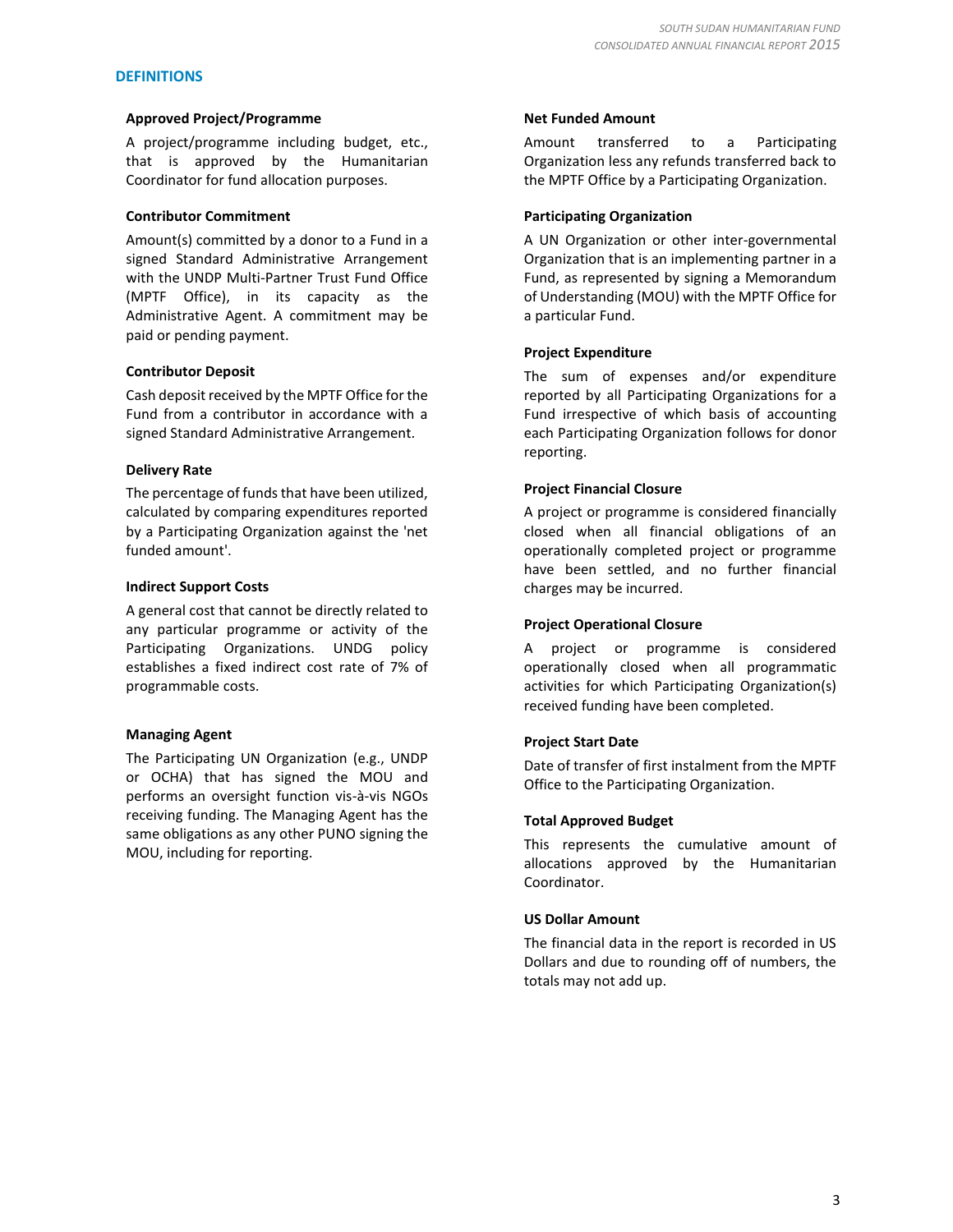## **TABLE OF CONTENTS INTRODUCTION**

|                                             | 4  |
|---------------------------------------------|----|
| 1. Sources and Uses of Funds                | 5. |
| 2. Donor Contributions                      | 6  |
|                                             | 7  |
|                                             | 7  |
| 5. Expenditure and Financial Delivery Rates | 10 |
|                                             | 20 |
| 7. Accountability and Transparency          | 20 |
|                                             | 20 |

1 This Consolidated Annual Financial Report of the South Sudan HF is prepared by the United Nations Development Programme (UNDP) Multi-Partner Trust Fund Office (MPTF Office) in fulfillment of its obligations as Administrative Agent, as per the terms of Reference (TOR), the Memorandum of Understanding (MOU) signed between the UNDP MPTF Office and the Participating Organizations, and the Standard Administrative Arrangement (SAA) signed with contributors.

The MPTF Office, as Administrative Agent, is responsible for concluding an MOU with Participating Organizations and SAAs with contributors. It receives, administers and manages contributions, and disburses these funds to the Participating Organizations. The Administrative Agent prepares and submits annual consolidated financial reports, as well as regular financial statements, for transmission to contributors.

This consolidated financial report covers the period 1 January to 31 December 2015 and provides financial data on progress made in the implementation of projects of the South Sudan HF. It is posted on the MPTF Office GATEWAY [\(http://mptf.undp.org/factsheet/fund/HSS10\)](http://mptf.undp.org/factsheet/fund/HSS10).

The financial data in the report is recorded in US Dollars and due to rounding off of numbers, the totals may not add up.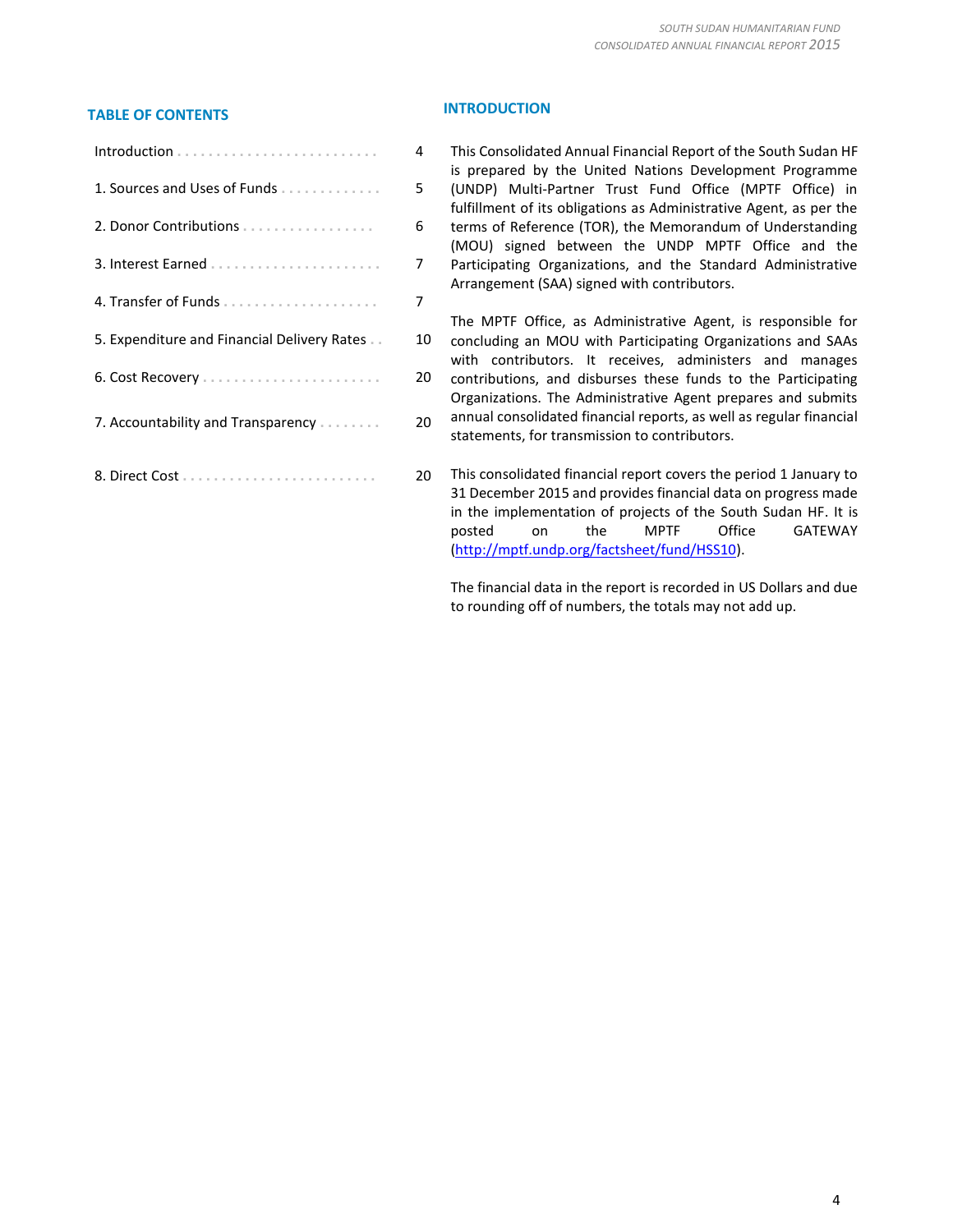#### **2015 FINANCIAL PERFORMANCE**

This chapter presents financial data and analysis of the South Sudan HF, since its establishment in February 2012, using the pass-through funding modality as of 31 December 2015. Financial information for this Fund is also available on the MPTF Office GATEWAY, at the following address: [http://mptf.undp.org/factsheet/fund/HSS10.](http://mptf.undp.org/factsheet/fund/HSS10)

#### **1. SOURCES AND USES OF FUNDS**

As of 31 December 2015, 11 contributors have deposited US\$ 469,854,915 in contributions and US\$ 190,347 has been earned in interest, bringing

the cumulative source of funds to US\$ 470,045,262.

Of this amount, US\$ 439,609,092 has been transferred to 10 Participating Organizations, of which US\$ 403,459,989 has been reported as expenditure. The Administrative Agent fee has been charged at the approved rate of one percent on deposits and amounts to US\$ 4,698,549. Table 1 provides an overview of the overall sources, uses, and balance of the South Sudan HF as of 31 December 2015.

#### **Table 1. Financial Overview, as of 31 December 2015 (in US Dollars)**

|                                                           | <b>Annual 2014</b> | Annual 2015 | <b>Cumulative</b> |
|-----------------------------------------------------------|--------------------|-------------|-------------------|
| <b>Sources of Funds</b>                                   |                    |             |                   |
| <b>Gross Contributions</b>                                | 129,426,943        | 99,375,942  | 469,854,915       |
| Fund Earned Interest and Investment Income                | 38,817             | 50,520      | 187,159           |
| Interest Income received from Participating Organizations | 616                | 148         | 3,188             |
| Refunds by Administrative Agent to Contributors           |                    |             |                   |
| Fund balance transferred to another MDTF                  |                    |             |                   |
| <b>Other Revenues</b>                                     |                    |             |                   |
| <b>Total: Sources of Funds</b>                            | 129,466,375        | 99,426,610  | 470,045,262       |
| <b>Use of Funds</b>                                       |                    |             |                   |
| <b>Transfers to Participating Organizations</b>           | 139,414,234        | 95,721,235  | 439,609,092       |
| Refunds received from Participating Organizations         | (110, 659)         | (438, 291)  | (548, 950)        |
| <b>Net Funded Amount to Participating Organizations</b>   | 139,303,575        | 95,282,944  | 439,060,141       |
| <b>Administrative Agent Fees</b>                          | 1,294,269          | 993,759     | 4,698,549         |
| Direct Costs: (Steering Committee, Secretariatetc.)       | 1,857,177          | 1,273,891   | 4,122,784         |
| <b>Bank Charges</b>                                       | 974                | 539         | 3,001             |
| <b>Other Expenditures</b>                                 |                    |             |                   |
| <b>Total: Uses of Funds</b>                               | 142,455,995        | 97,551,133  | 447,884,476       |
| Change in Fund cash balance with Administrative Agent     | (12,989,620)       | 1,875,477   | 22,160,786        |
| Opening Fund balance (1 January)                          | 33,274,929         | 20,285,309  |                   |
| <b>Closing Fund balance (31 December)</b>                 | 20,285,309         | 22,160,786  | 22,160,786        |
| Net Funded Amount to Participating Organizations          | 139,303,575        | 95,282,944  | 439,060,141       |
| Participating Organizations' Expenditure                  | 122,297,139        | 128,546,069 | 403,459,989       |
| <b>Balance of Funds with Participating Organizations</b>  |                    |             | 35,600,153        |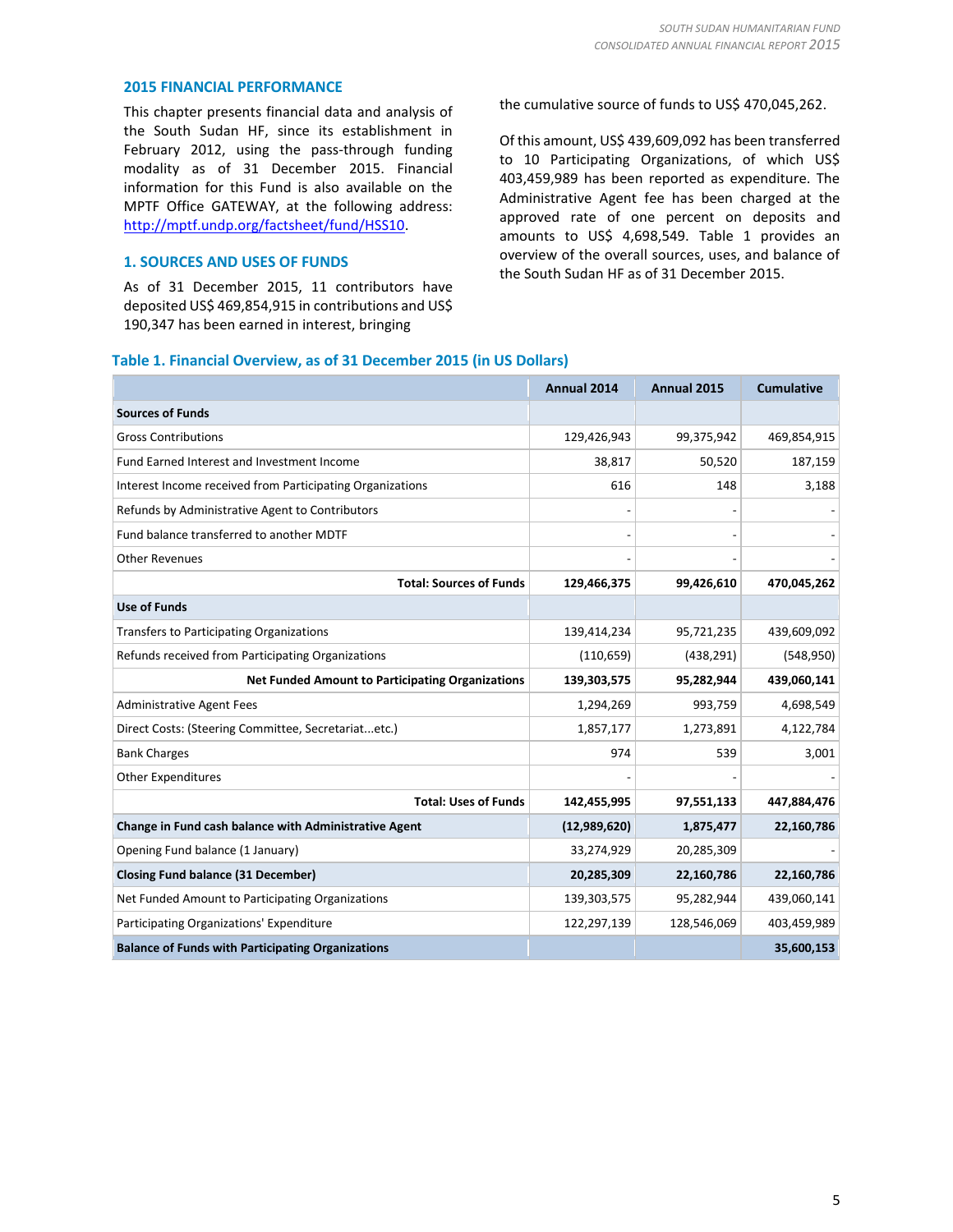#### **2. DONOR CONTRIBUTIONS**

Table 2 provides information on cumulative contributions received from all donors to this Fund as of 31 December 2015. The South Sudan HF is currently being financed by 11 donors that have signed SAAs, namely the Governments of Australia, Belgium, Denmark, Germany, Italy, Netherlands, Norway, and the UK's Department for International

Development (DFID), the Irish Aid, the Swedish International Development Cooperation Agency (Sida) and the Swiss Agency for Development & Cooperation (SDC). In 2015, the South Sudan HF received US\$ 99.38 million in contributions, bringing the total fund contributions to US\$ 469.85 million.

#### **Table 2. Donor Deposits, as of 31 December 2015 (in US Dollars)**

| <b>Donors</b>                                            | <b>Prior Years</b><br>as of 31-Dec-2014 | <b>Current Year</b><br><b>Jan-Dec-2015</b> | Total       |
|----------------------------------------------------------|-----------------------------------------|--------------------------------------------|-------------|
| Australia                                                | 7,009,900                               | 7,396,006                                  | 14,405,906  |
| Australian Agency for International Development (AusAID) | 14,162,000                              | -                                          | 14,162,000  |
| Belgium                                                  | 6,276,525                               | 2,205,832                                  | 8,482,357   |
| Denmark                                                  | 20,495,060                              | 2,985,306                                  | 23,480,366  |
| Department for International Development (DFID)          | 169,219,364                             | 52,844,750                                 | 222,064,114 |
| Germany                                                  | 1,957,870                               | 1,091,600                                  | 3,049,470   |
| Irish AID                                                | 10,152,270                              | 3,255,600                                  | 13,407,870  |
| Italy                                                    |                                         | 550,665                                    | 550,665     |
| Netherlands                                              | 40,665,100                              | 5,346,500                                  | 46,011,600  |
| Norway                                                   | 32,186,374                              | 9,074,470                                  | 41,260,844  |
| Swiss Agency for Development and Cooperation (SDC)       | 2,049,511                               | 1,770,697                                  | 3,820,208   |
| Swedish International Development Cooperation (Sida)     | 66,304,998                              | 12,854,516                                 | 79,159,514  |
| <b>Grand Total</b>                                       | 370,478,973                             | 99,375,942                                 | 469,854,915 |

**Figure 1: Deposits by donor, cumulative as of 31 December 2015<sup>1</sup>**



<sup>&</sup>lt;sup>1</sup> In Figure 1 contributions of AusAID and Australia are shown combined.

 $\overline{a}$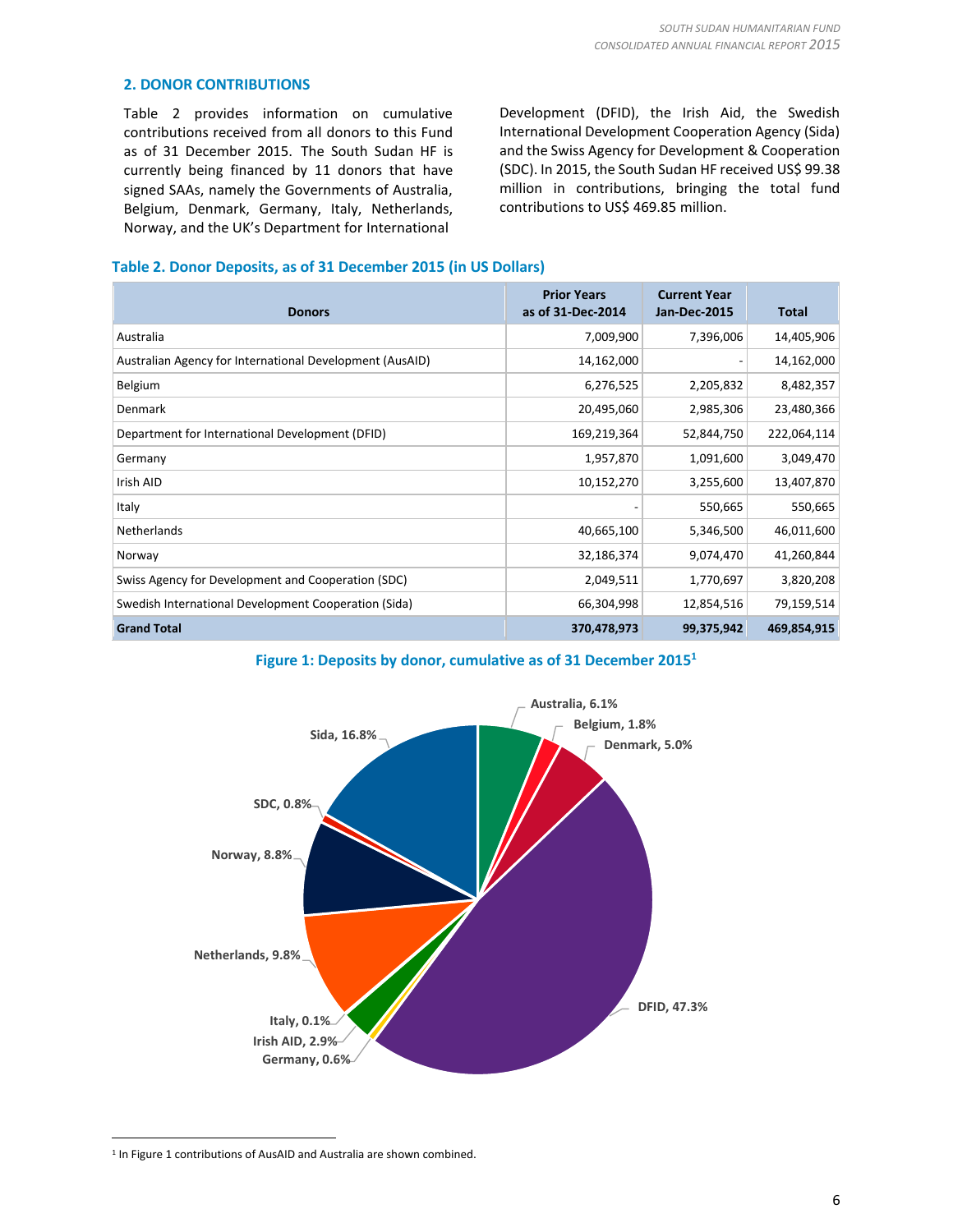#### **3. INTEREST EARNED**

Interest income is earned in two ways: 1) on the balance of funds held by the Administrative Agent ('Fund earned interest'), and 2) on the balance of funds held by the Participating Organizations ('Agency earned interest') where their Financial Regulations and Rules allow return of interest to the AA.

As of 31 December 2015, Fund earned interest amounts to US\$ 187,159 and interest received from Participating Organizations amounts to US\$ 3,188, bringing `the cumulative interest received to US\$ 190,347. Details are provided in the table below.

#### **Table 3. Sources of Interest and Investment Income, as of 31 December 2015 (in US Dollars)**

| <b>Interest Earned</b>                     | <b>Prior Years</b><br>as of 31-Dec-2014 | <b>Current Year</b><br><b>Jan-Dec-2015</b> | Total   |
|--------------------------------------------|-----------------------------------------|--------------------------------------------|---------|
| <b>Administrative Agent</b>                |                                         |                                            |         |
| Fund Earned Interest and Investment Income | 136,639                                 | 50,520                                     | 187,159 |
| <b>Total: Fund Earned Interest</b>         | 136,639                                 | 50,520                                     | 187,159 |
| <b>Participating Organization</b>          |                                         |                                            |         |
| <b>UNESCO</b>                              | 616                                     | 148                                        | 764     |
| <b>UNOPS</b>                               | 2,424                                   |                                            | 2,424   |
| <b>Total: Agency earned interest</b>       | 3,040                                   | 148                                        | 3,188   |
| <b>Grand Total</b>                         | 139,679                                 | 50,668                                     | 190,347 |

#### **4. TRANSFER OF FUNDS**

With the overall aim of improving the timeliness and coherence of the humanitarian response, improving needs assessment and enhancing the Humanitarian Response Plan upon decision of the Humanitarian Coordinator transfers of funds were made to projects in 13 Clusters of the South Sudan HF namely: Camp Coordination & Management, Common Services & Coordination, Education, Emergency Telecommunications, Food Security and Livelihoods, Health, Logistics, Mine Action, Multisectorial, Non-Food Items (NFIs) and Emergency Shelter, Nutrition, Protection, and Water and Sanitation (WASH). 13 Participating Organizations have signed the MOU for the South Sudan HF since its inception in February 2012.

#### **4.1 TRANSFER BY PARTICIPATING ORGANIZATION**

In 2015 the Administrative Agent, based on the approval of the Humanitarian Coordinator, transferred US\$ 95,721,235 million to nine Participating Organizations, bringing the total cumulative amount transferred to US\$ 439,609,092 to 10 Participating Organizations (see list below). Table 4.1 provides additional information on the refunds received by the MPTF Office, and the net funded amount for each of the Participating Organizations. UNDP serves as a Managing Agent for funds approved by the Humanitarian Coordinator for implementation by NGOs. As shown in Table 4.1 and Figure 2, in 2015 UNDP as a Managing Agent for NGO projects received the largest share of funding (US\$ 41.25 million or 43 percent), followed by IOM (US\$ 16.51 million or 17 percent), UNICEF (US\$ 12.55 million or 13 percent) and others.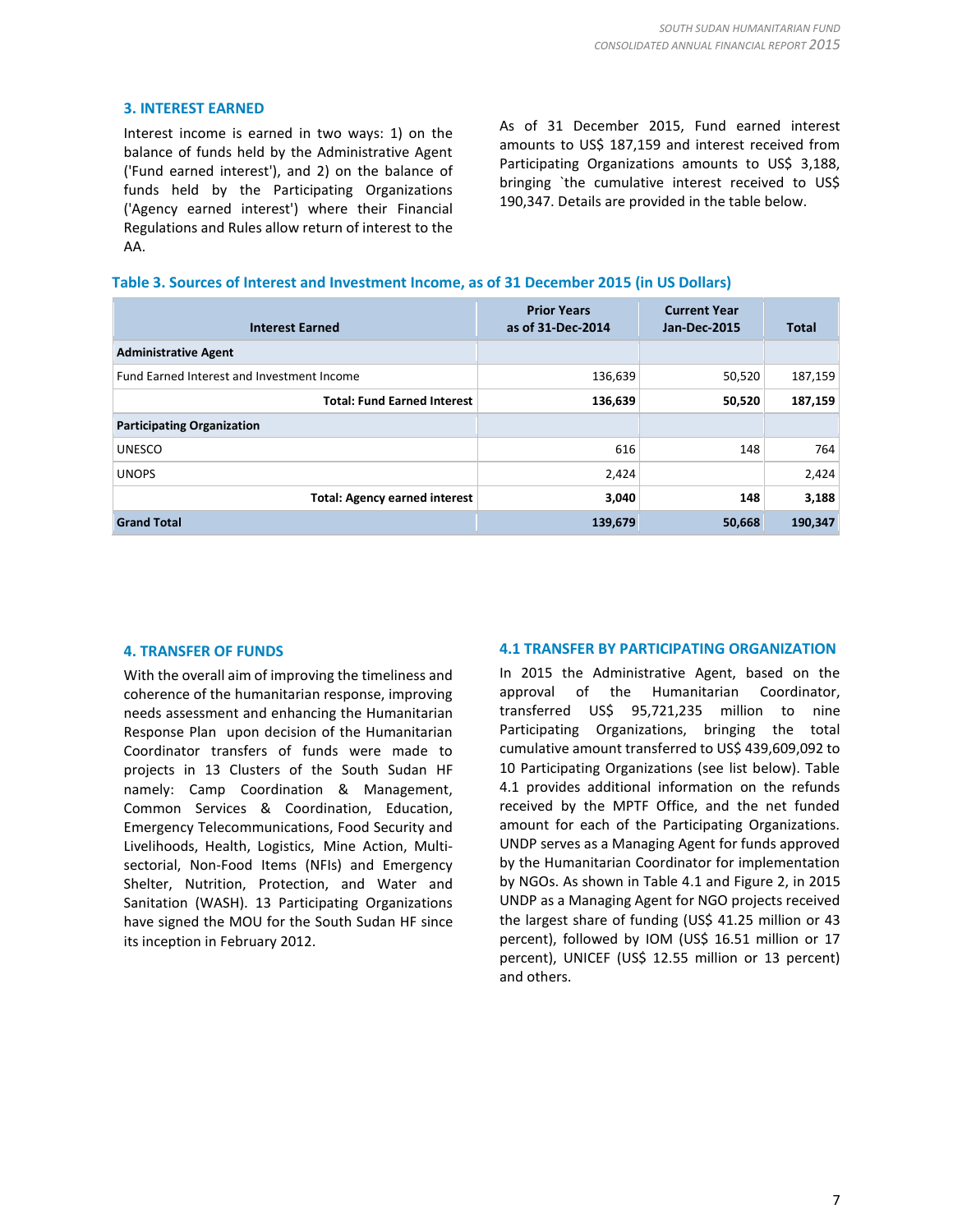| Participating      | Prior Years as of 31-Dec-2014 |                |                   | <b>Current Year Jan-Dec-2015</b> |                |                   | Total            |                |                   |
|--------------------|-------------------------------|----------------|-------------------|----------------------------------|----------------|-------------------|------------------|----------------|-------------------|
| Organization       | Transfers                     | <b>Refunds</b> | <b>Net Funded</b> | <b>Transfers</b>                 | <b>Refunds</b> | <b>Net Funded</b> | <b>Transfers</b> | <b>Refunds</b> | <b>Net Funded</b> |
| <b>FAO</b>         | 15,624,064                    |                | 15,624,064        | 6,411,231                        |                | 6,411,231         | 22,035,295       |                | 22,035,295        |
| <b>IOM</b>         | 51,678,790                    |                | 51,678,790        | 16,511,133                       |                | 16,511,133        | 68,189,923       |                | 68,189,923        |
| NGO/UNDP           | 171,819,830                   |                | 171,819,830       | 41,253,779                       |                | 41,253,779        | 213,073,609      |                | 213,073,609       |
| <b>UNDP</b>        | 856,000                       |                | 856,000           |                                  |                |                   | 856,000          |                | 856,000           |
| <b>UNESCO</b>      | 490,000                       |                | 490,000           |                                  | (2,642)        | (2,642)           | 490,000          | (2,642)        | 487,358           |
| <b>UNFPA</b>       | 4,841,313                     | (64, 288)      | 4,777,025         | 1,412,911                        | (58, 362)      | 1,354,549         | 6,254,224        | (122, 650)     | 6,131,573         |
| <b>UNHCR</b>       | 13,383,324                    |                | 13,383,324        | 1,488,963                        |                | 1,488,963         | 14,872,287       |                | 14,872,287        |
| <b>UNICEF</b>      | 46,142,915                    |                | 46,142,915        | 12,546,653                       | (242, 463)     | 12,304,190        | 58,689,568       | (242, 463)     | 58,447,105        |
| <b>UNOPS</b>       | 7,182,866                     | (14, 389)      | 7,168,477         | 2,835,026                        | (134, 824)     | 2,700,202         | 10,017,892       | (149, 213)     | 9,868,679         |
| <b>WFP</b>         | 24,656,779                    |                | 24,656,779        | 11,859,004                       |                | 11,859,004        | 36,515,783       |                | 36,515,783        |
| <b>WHO</b>         | 7,211,976                     | (31,982)       | 7,179,994         | 1,402,536                        |                | 1,402,536         | 8,614,512        | (31,982)       | 8,582,530         |
| <b>Grand Total</b> | 343,887,857                   | (110, 659)     | 343,777,198       | 95,721,235                       | (438, 291)     | 95,282,944        | 439,609,092      | (548, 950)     | 439,060,141       |

#### **Table 4.1 Transfer, Refund, and Net Funded Amount by Participating Organization, as of 31 December 2015 (in US Dollars)**

#### **Figure 2: Net funded amount by Participating Organization for the period of 1 January to 31 December 2015**

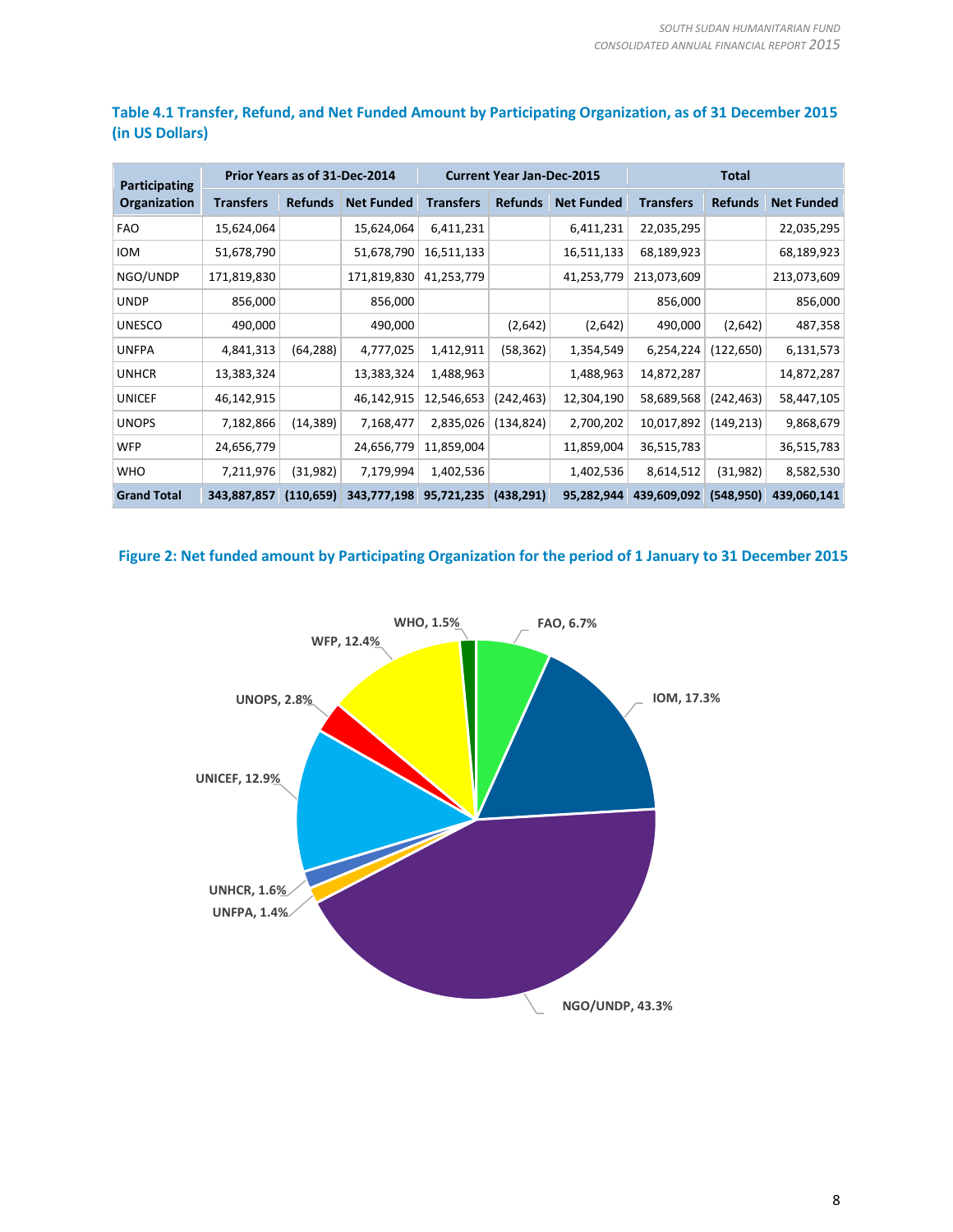#### **4.2 TRANSFER BY CLUSTER**

The South Sudan HF has the following 13 Clusters: Camp Coordination & Management, Common Services & Coordination, Education, Emergency Telecommunications, Food Security and Livelihoods, Health, Logistics, Mine Action, Multi-sectorial, Non-Food Items (NFIs) and Emergency Shelter, Nutrition, Protection, and Water and Sanitation (WASH).

Table 4.2 shows the total approved funding by Cluster. As shown in Figure 3, in 2015, the Clusters receiving the largest share of transfers were: WASH (14.7 percent), Nutrition (13.3 percent), NFIs/Emergency Shelter (12.9 percent), Logistics (12.8 percent) and Food Security and Health (both 11.8 percent).

#### **Table 4.2 Cumulative net funded amount by Cluster as of 31 December 2015 (in US Dollars)**

| <b>Clusters</b>                           | <b>Cumulative Net Funded Amount</b> |
|-------------------------------------------|-------------------------------------|
| Camp Coordination & Management            | 9,609,695                           |
| <b>Common Services &amp; Coordination</b> | 2,455,987                           |
| Education                                 | 24,300,117                          |
| <b>Emergency Telecommunications</b>       | 3,334,156                           |
| Food Security and Livelihoods             | 50,300,964                          |
| Health                                    | 62,652,593                          |
| Logistics                                 | 44,431,672                          |
| Mine Action                               | 4,485,493                           |
| Multi-sector (Emrg Ret & Refug)           | 29,868,029                          |
| Non-food Items & Emerg Shelter            | 45,399,581                          |
| <b>Nutrition</b>                          | 54,487,261                          |
| Protection                                | 33,269,832                          |
| <b>WASH</b>                               | 74,464,761                          |
| Total:                                    | 439,060,141                         |



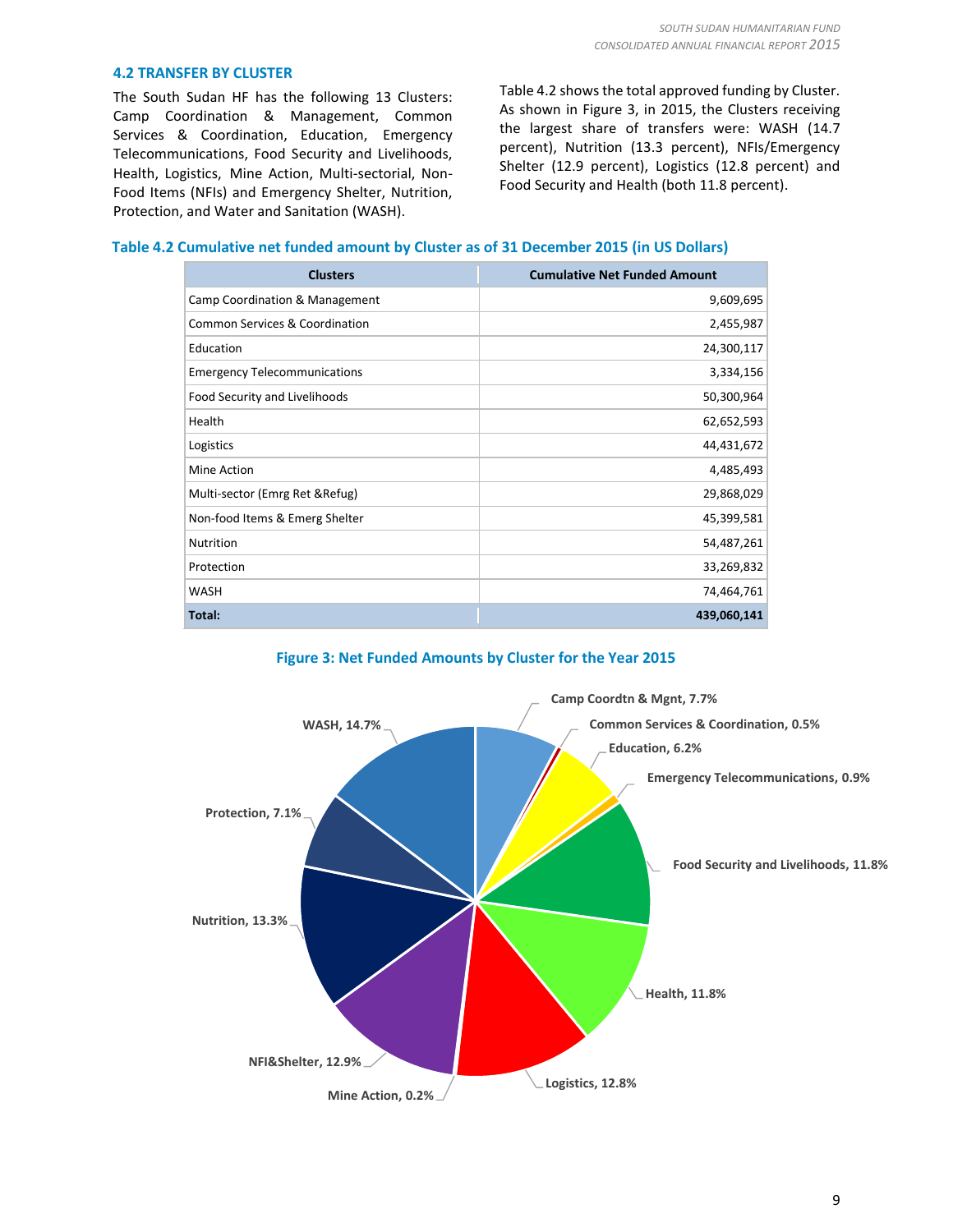#### **5. EXPENDITURE AND FINANCIAL DELIVERY RATES**

All final expenditures reported for the year 2015 were submitted by the Headquarters of the Participating Organizations. These were consolidated by the MPTF Office. Project expenditures are incurred and monitored by each Participating Organization and are reported as per the agreed upon categories for inter-agency harmonized reporting.

The reported expenditures were submitted via UNEX - the MPTF Office's expenditure reporting tool. The 2015 expenditure data has been posted on the MPTF Office GATEWAY at <http://mptf.undp.org/factsheet/fund/HSS10>

#### **5.1 EXPENDITURE BY PARTICIPATING ORGANIZATION**

In 2015, US\$ 95.72 million was transferred to Participating Organizations and US\$ 128.55 million was reported in expenditure. As shown in table below, the cumulative net funded amount is US\$ 439,060,141 and cumulative expenditures reported by the Participating Organizations amount to US\$ 403,459,989. This equates to an overall Fund expenditure delivery rate of 92 percent. When interpreting this delivery rate it is important to note that 15 percent (US\$ 14.17 million) of all the 2015 funds were transferred between September and December 2015.

#### **Table 5.1a Net Funded Amount, Reported Expenditure, and Financial Delivery by Participating Organization, as of 31 December 2015 (in US Dollars)**

|                                   | <b>Current Year Jan-Dec 2015</b> |                    | <b>Total</b>             |                    |                        |
|-----------------------------------|----------------------------------|--------------------|--------------------------|--------------------|------------------------|
| <b>Participating Organization</b> | <b>Net Funded Amount</b>         | <b>Expenditure</b> | <b>Net Funded Amount</b> | <b>Expenditure</b> | <b>Delivery Rate %</b> |
| <b>FAO</b>                        | 6,411,231                        | 3,349,623          | 22,035,295               | 18,817,212         | 85.40                  |
| <b>IOM</b>                        | 16,511,133                       | 17,301,855         | 68,189,923               | 63,591,627         | 93.26                  |
| NGO/UNDP                          | 41,253,779                       | 61,907,582         | 213,073,609              | 188,845,955        | 88.63                  |
| <b>UNDP</b>                       |                                  |                    | 856,000                  | 762,698            | 89.10                  |
| <b>UNESCO</b>                     | (2,642)                          |                    | 487,358                  | 482,880            | 99.08                  |
| <b>UNFPA</b>                      | 1,354,549                        | 2,421,883          | 6,131,573                | 5,937,191          | 96.83                  |
| <b>UNHCR</b>                      | 1,488,963                        | 1,759,844          | 14,872,287               | 14,872,287         | 100.00                 |
| <b>UNICEF</b>                     | 12,304,190                       | 23,457,591         | 58,447,105               | 57,741,510         | 98.79                  |
| <b>UNOPS</b>                      | 2,700,202                        | 2,292,879          | 9,868,679                | 9,248,039          | 93.71                  |
| <b>WFP</b>                        | 11,859,004                       | 13,265,718         | 36,515,783               | 34,915,794         | 95.62                  |
| <b>WHO</b>                        | 1,402,536                        | 2,789,094          | 8,582,530                | 8,244,795          | 96.06                  |
| <b>Total</b>                      | 95,282,944                       | 128,546,069        | 439,060,141              | 403,459,989        | 91.89                  |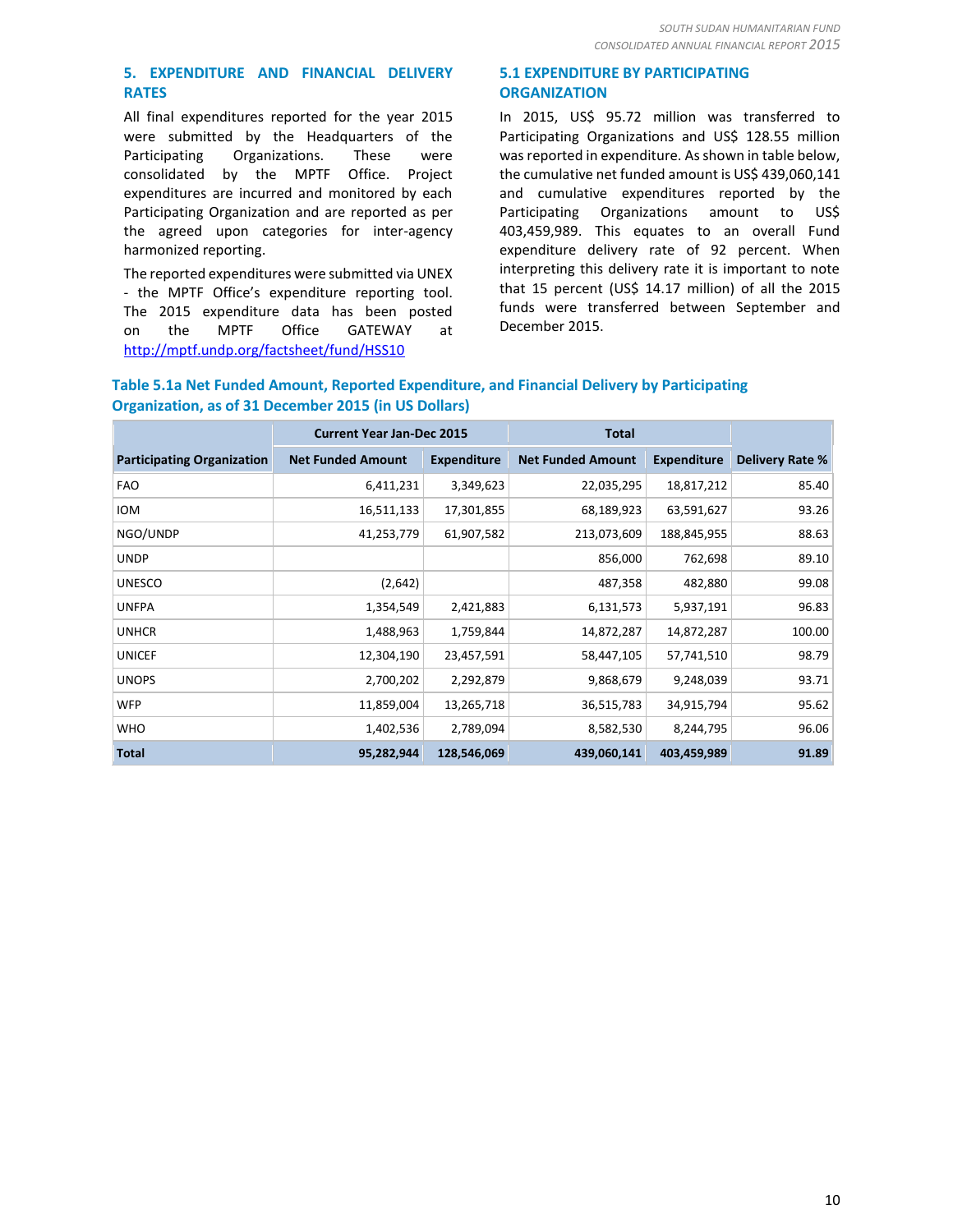|                                           | <b>Current Year Jan-Dec-2015</b> |             | <b>Total</b>                                                |             |                        |  |  |
|-------------------------------------------|----------------------------------|-------------|-------------------------------------------------------------|-------------|------------------------|--|--|
| <b>Cluster</b>                            |                                  |             | Net Funded Amount Expenditure Net Funded Amount Expenditure |             | <b>Delivery Rate %</b> |  |  |
| <b>South Sudan</b>                        |                                  |             |                                                             |             |                        |  |  |
| Camp Coordination & Management            | 7,384,095                        | 4,729,420   | 9,609,695                                                   | 6,089,124   | 63.36                  |  |  |
| <b>Common Services &amp; Coordination</b> | 500,000                          |             | 2,455,987                                                   | 762,698     | 31.05                  |  |  |
| Education                                 | 5,912,496                        | 5,002,994   | 24,300,117                                                  | 22,361,742  | 92.02                  |  |  |
| <b>Emergency Telecommunications</b>       | 899,881                          | 1,024,235   | 3,334,156                                                   | 3,334,156   | 100.00                 |  |  |
| Food Security and Livelihoods             | 11,265,618                       | 11,476,118  | 50,300,964                                                  | 44,359,900  | 88.19                  |  |  |
| Health                                    | 11,211,449                       | 21,604,158  | 62,652,593                                                  | 58,815,669  | 93.88                  |  |  |
| Logistics                                 | 12,199,901                       | 11,209,304  | 44,431,672                                                  | 43,227,758  | 97.29                  |  |  |
| Mine Action                               | 180,180                          | 100,449     | 4,485,493                                                   | 3,934,126   | 87.71                  |  |  |
| Multi-sector (Emrg Ret & Refug)           |                                  | 530         | 29,868,029                                                  | 29,781,717  | 99.71                  |  |  |
| Non-food Items & Emerg Shelter            | 12,331,809                       | 12,780,854  | 45,399,581                                                  | 41,899,221  | 92.29                  |  |  |
| Nutrition                                 | 12,649,257                       | 16,988,121  | 54,487,261                                                  | 48,509,969  | 89.03                  |  |  |
| Protection                                | 6,751,707                        | 14,801,883  | 33,269,832                                                  | 31,289,872  | 94.05                  |  |  |
| <b>WASH</b>                               | 13,996,551                       | 28,828,004  | 74,464,761                                                  | 69,094,037  | 92.79                  |  |  |
| <b>South Sudan Total:</b>                 | 95,282,944                       | 128,546,069 | 439,060,141                                                 | 403,459,989 | 91.89                  |  |  |
| <b>Grand Total:</b>                       | 95,282,944                       | 128,546,069 | 439,060,141                                                 | 403,459,989 | 91.89                  |  |  |

### **Table 5.1b Expenditure with breakdown by Cluster (in US Dollars)**

#### **Figure 4: Cumulative Net Funded Amount and Expenditure with Breakdown by Cluster**

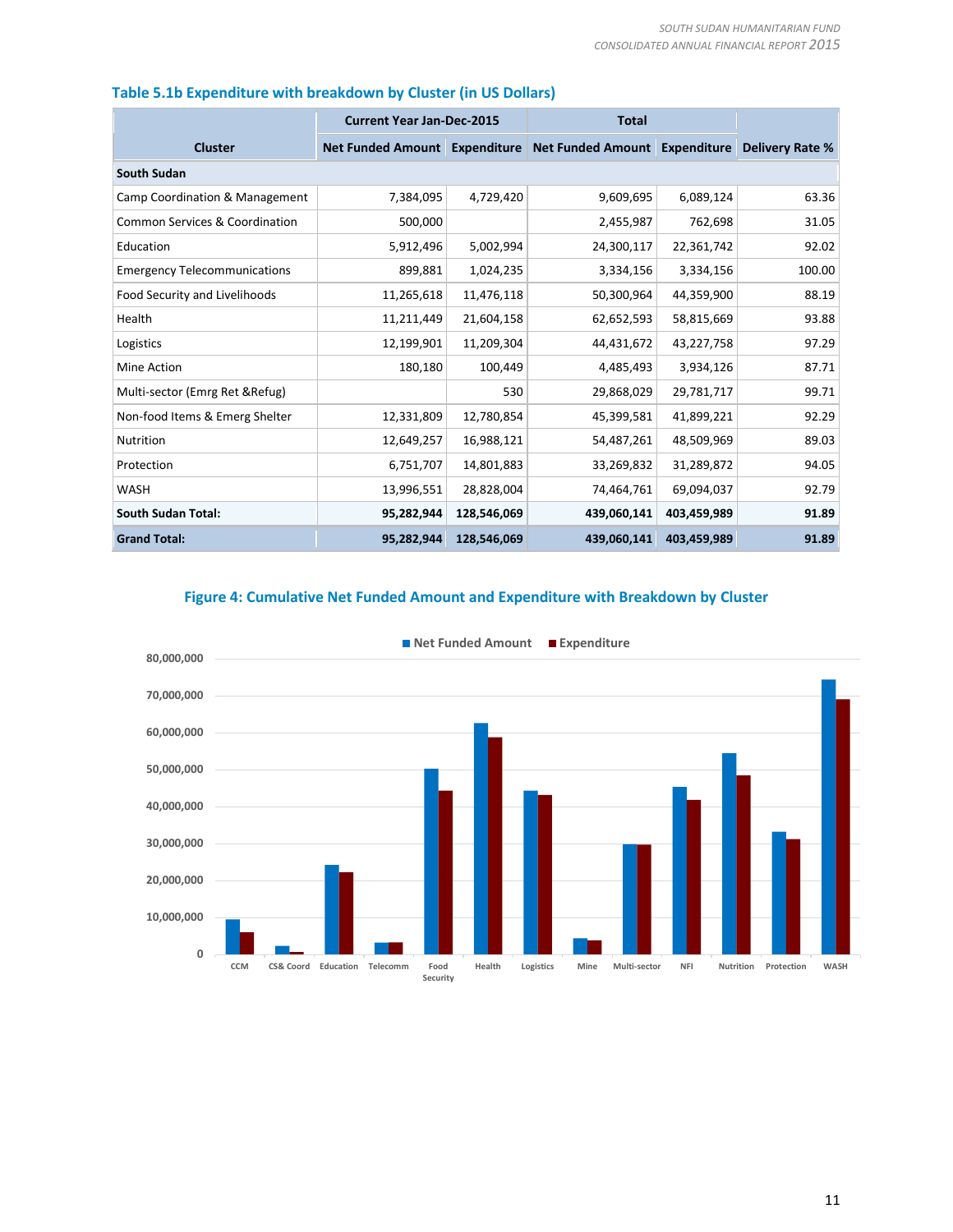#### **5.2 EXPENDITURE BY PROJECT**

Table 5.2 displays the net funded amounts, expenditures reported and the financial delivery rates by Participating Organization.

| Table 5.2 Expenditure by Project within Cluster, as of 31 December 2015 (in US Dollars) |  |  |  |  |
|-----------------------------------------------------------------------------------------|--|--|--|--|
|-----------------------------------------------------------------------------------------|--|--|--|--|

|                                                  | <b>Cluster / Project No. and Project Title</b> | Participating<br>Organization | <b>Total</b><br>Approved<br>Amount | <b>Net</b><br><b>Funded</b><br><b>Amount</b> | Total<br><b>Expenditure</b> | <b>Delivery</b><br>Rate<br>% |  |
|--------------------------------------------------|------------------------------------------------|-------------------------------|------------------------------------|----------------------------------------------|-----------------------------|------------------------------|--|
| <b>Camp Coordination &amp; Management</b>        |                                                |                               |                                    |                                              |                             |                              |  |
| 00089317                                         | CHF SS CCCM/2014-1/UNDP-NGOs                   | NGO/UNDP                      | 2,225,600                          | 2,225,600                                    | 2,203,564                   | 99.01                        |  |
| 00093632                                         | CHF SS CCCM/2015-1/UNDP-NGOs                   | NGO/UNDP                      | 1,710,024                          | 1,710,024                                    | 1,612,452                   | 94.29                        |  |
| 00094138                                         | CHF SS CCCM/2014ER/UN Agencies                 | <b>IOM</b>                    | 385,819                            | 385,819                                      | 166,711                     | 43.21                        |  |
| 00095141                                         | CHF SS CCCM/2015-1/UN Agencies                 | <b>IOM</b>                    | 2,400,002                          | 2,400,002                                    | 1,871,098                   | 77.96                        |  |
| 00096425                                         | CHF SS CCCM/2015-2/UNDP-NGOs                   | NGO/UNDP                      | 535,000                            | 535,000                                      | 165,892                     | 31.01                        |  |
| 00096710                                         | CHF SS CCCM/2015-2/UN Agencies                 | <b>IOM</b>                    | 599,979                            | 599,979                                      | 69,406                      | 11.57                        |  |
| 00096949                                         | CHF SS CCCM/2015 ER/UNDP-NGOs                  | NGO/UNDP                      | 963,258                            | 963,258                                      |                             | 0                            |  |
| 00097552                                         | CHF SS CCCM/2015ER/UN Agencies                 | <b>IOM</b>                    | 790,013                            | 790,013                                      |                             | 0                            |  |
| <b>Camp Coordination &amp; Management: Total</b> |                                                | 9,609,695                     | 9,609,695                          | 6,089,124                                    | 63.36                       |                              |  |

| <b>Common Services &amp; Coordination</b>        |                                   |             |           |         |         |                |  |
|--------------------------------------------------|-----------------------------------|-------------|-----------|---------|---------|----------------|--|
| 00083392                                         | CHF SS COORD/2012ER/UN Agencies   | <b>UNDP</b> | 856.000   | 856,000 | 762,698 | 89.10          |  |
| 00083392                                         | CHF SS COORD/2012ER/UN Agencies   | <b>WFP</b>  | 733,325   | 733,325 |         | 0 <sup>1</sup> |  |
| 00085207                                         | CHF SS COORD/2013ER/UN Agencies   | <b>WFP</b>  | 366,662   | 366,662 |         | $\overline{0}$ |  |
| 00096711                                         | CHF SS COORD/2015 - 2/UN Agencies | <b>WFP</b>  | 500.000   | 500,000 |         | $\overline{0}$ |  |
| <b>Common Services &amp; Coordination: Total</b> |                                   | 2,455,987   | 2,455,987 | 762,698 | 31.05   |                |  |

| <b>Education</b>        |                               |               |           |            |            |          |
|-------------------------|-------------------------------|---------------|-----------|------------|------------|----------|
| 00082270                | CHF SS EDU/2012-1/UNDP-NGOs   | NGO/UNDP      | 2,178,851 | 2,178,851  | 2,177,141  | 99.92    |
| 00082635                | CHF SS EDU/2012-1/UN Agency   | <b>UNICEF</b> | 2,793,866 | 2,785,860  | 2,785,860  | 100.00   |
| 00084199                | CHF SS EDU/2012-2/UNDP-NGOs   | NGO/UNDP      | 1,712,333 | 1,712,333  | 1,632,328  | 95.33    |
| 00084379                | CHF SS EDU/2012-2/UN Agencies | <b>UNESCO</b> | 300,000   | 297,358    | 297,358    | 100.00   |
| 00084379                | CHF SS EDU/2012-2/UN Agencies | <b>UNICEF</b> | 1,093,465 | 1,092,799  | 1,092,799  | 100.00   |
| 00086125                | CHF SS EDU/2013-1/UNDP-NGOs   | NGO/UNDP      | 2,201,506 | 2,201,506  | 1,891,732  | 85.93    |
| 00086452                | CHF SS EDU/2013-1/UN Agencies | <b>UNESCO</b> | 190,000   | 190,000    | 185,522    | 97.64    |
| 00086452                | CHF SS EDU/2013-1/UN Agencies | <b>UNICEF</b> | 1,375,089 | 1,375,089  | 1,375,089  | 100.00   |
| 00087602                | CHF SS EDU/2013-2/UNDP-NGOs   | NGO/UNDP      | 2,636,465 | 2,636,465  | 2,575,196  | 97.68    |
| 00087737                | CHF SS EDU/2013-2/UN Agencies | <b>UNICEF</b> | 586,003   | 586,003    | 582,201    | 99.35    |
| 00089092                | CHF SS EDU/2014-1/UN Agencies | <b>UNICEF</b> | 1,124,760 | 1,124,760  | 1,123,546  | 99.89    |
| 00089120                | CHF SS EDU/2014-1/UNDP-NGOs   | NGO/UNDP      | 2,113,506 | 2,113,506  | 1,857,167  | 87.87    |
| 00089966                | CHF SS EDU/2014ER/UNDP-NGOs   | NGO/UNDP      | 81,777    | 81,777     | 80,967     | 99.01    |
| 00093633                | CHF SS EDU/2015-1/UNDP-NGOs   | NGO/UNDP      | 1,928,264 | 1,928,264  | 1,901,164  | 98.59    |
| 00093954                | CHF SS EDU/2015-1/UN Agencies | <b>UNICEF</b> | 2,391,743 | 2,391,743  | 2,224,867  | 93.02    |
| 00096424                | CHF SS EDU/2015-2/UNDP-NGOs   | NGO/UNDP      | 1,063,489 | 1,063,489  | 578,807    | 54.43    |
| 00097221                | CHF SS EDU/2015ER/UNDP-NGOs   | NGO/UNDP      | 540,314   | 540,314    |            | $\Omega$ |
| <b>Education: Total</b> |                               |               |           | 24,300,117 | 22,361,742 | 92.02    |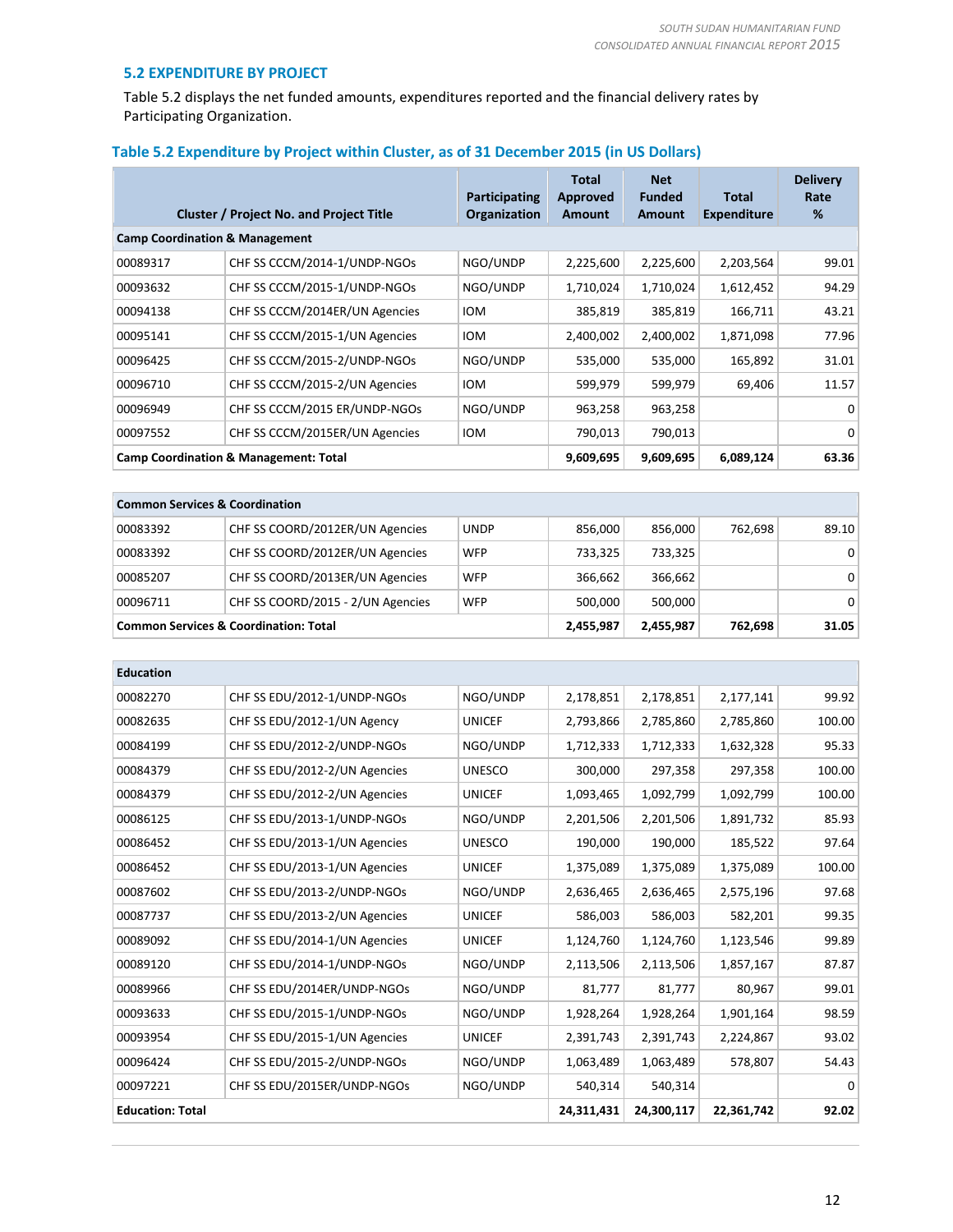|                                            | <b>Cluster / Project No. and Project Title</b> | Participating<br><b>Organization</b> | <b>Total</b><br>Approved<br><b>Amount</b> | <b>Net</b><br><b>Funded</b><br><b>Amount</b> | <b>Total</b><br><b>Expenditure</b> | <b>Delivery</b><br>Rate<br>% |
|--------------------------------------------|------------------------------------------------|--------------------------------------|-------------------------------------------|----------------------------------------------|------------------------------------|------------------------------|
| <b>Emergency Telecommunications</b>        |                                                |                                      |                                           |                                              |                                    |                              |
| 00083268                                   | CHF SS TELECOM/2012ER/UN Agencies              | <b>WFP</b>                           | 210.248                                   | 210.248                                      | 210.248                            | 100.00                       |
| 00086453                                   | CHF SS TELECOM/2013-1/UN Agencies              | <b>WFP</b>                           | 225.000                                   | 225,000                                      | 225,000                            | 100.00                       |
| 00087738                                   | CHF SS TELECOM/2013-2/UN Agencies              | <b>WFP</b>                           | 400.000                                   | 400.000                                      | 400,000                            | 100.00                       |
| 00089097                                   | CHF SS TELECOM/2014-1/UN Agencies              | <b>WFP</b>                           | 1,599,027                                 | 1,599,027                                    | 1,599,027                          | 100.00                       |
| 00093955                                   | CHF SS TELECOM/2015-1/UN Agencies              | <b>WFP</b>                           | 899.881                                   | 899,881                                      | 899,881                            | 100.00                       |
| <b>Emergency Telecommunications: Total</b> |                                                |                                      | 3,334,156                                 | 3,334,156                                    | 3,334,156                          | 100.00                       |

| <b>Food Security and Livelihoods</b>        |                                |            |            |            |            |          |
|---------------------------------------------|--------------------------------|------------|------------|------------|------------|----------|
| 00082307                                    | CHF SS FOOD/2012-1/UNDP-NGOs   | NGO/UNDP   | 3,326,928  | 3,326,928  | 3,121,473  | 93.82    |
| 00082638                                    | CHF SS FOOD/2012-1/UN Agency   | <b>FAO</b> | 1,735,212  | 1,735,212  | 1,992,040  | 114.80   |
| 00083555                                    | CHF SS FOOD/2012ER/UNDP-NGOs   | NGO/UNDP   | 466,178    | 466,178    | 448,710    | 96.25    |
| 00083571                                    | CHF SS FOOD/2012ER/UN Agencies | <b>FAO</b> | 264,852    | 264,852    |            | $\Omega$ |
| 00084213                                    | CHF SS FOOD/2012-2/UN Agency   | <b>FAO</b> | 2,500,000  | 2,500,000  | 2,470,618  | 98.82    |
| 00084346                                    | CHF SS FOOD/2012-2/UNDP-NGOs   | NGO/UNDP   | 1,602,053  | 1,602,053  | 1,360,153  | 84.90    |
| 00086127                                    | CHF SS FOOD/2013-1/UNDP-NGOs   | NGO/UNDP   | 3,209,999  | 3,209,999  | 2,957,621  | 92.14    |
| 00086454                                    | CHF SS FOOD/2013-1/UN Agencies | <b>FAO</b> | 3,000,000  | 3,000,000  | 2,844,499  | 94.82    |
| 00087674                                    | CHF SS FOOD/2013-2/UNDP-NGOs   | NGO/UNDP   | 2,653,600  | 2,653,600  | 2,475,559  | 93.29    |
| 00087739                                    | CHF SS FOOD/2013-2/UN Agencies | <b>FAO</b> | 420,000    | 420,000    | 390,693    | 93.02    |
| 00089091                                    | CHF SS FOOD/2014-1/UN Agencies | <b>FAO</b> | 2,604,000  | 2,604,000  | 2,272,363  | 87.26    |
| 00089119                                    | CHF SS FOOD/2014-1/UNDP-NGOs   | NGO/UNDP   | 4,419,146  | 4,419,146  | 4,205,918  | 95.17    |
| 00089964                                    | CHF SS FOOD/2014ER/UNDP-NGOs   | NGO/UNDP   | 5,983,610  | 5,983,610  | 5,402,208  | 90.28    |
| 00089992                                    | CHF SS FOOD/2014ER/UN Agencies | <b>FAO</b> | 5,100,000  | 5,100,000  | 5,102,161  | 100.04   |
| 00089992                                    | CHF SS FOOD/2014ER/UN Agencies | <b>WFP</b> | 1,749,768  | 1,749,768  | 1,749,768  | 100.00   |
| 00093634                                    | CHF SS FOOD/2015-1/UNDP-NGOs   | NGO/UNDP   | 2,138,159  | 2,138,159  | 1,867,852  | 87.36    |
| 00093960                                    | CHF SS FOOD/2015-1/UN Agencies | <b>FAO</b> | 5,600,000  | 5,600,000  | 3,195,370  | 57.06    |
| 00093960                                    | CHF SS FOOD/2015-1/UN Agencies | <b>WFP</b> | 1,441,600  | 1,441,600  | 1,441,599  | 100.00   |
| 00096440                                    | CHF SS FOOD/2015-2/UN Agencies | <b>FAO</b> | 811,231    | 811,231    | 549,468    | 67.73    |
| 00096441                                    | CHF SS FOOD/2015-2/UNDP-NGOs   | NGO/UNDP   | 1,274,628  | 1,274,628  | 511,829    | 40.16    |
| <b>Food Security and Livelihoods: Total</b> |                                |            | 50,300,964 | 50,300,964 | 44,359,900 | 88.19    |

| <b>Health</b> |                                  |               |           |           |           |        |
|---------------|----------------------------------|---------------|-----------|-----------|-----------|--------|
| 00082458      | CHF SS HEALTH/2012-1/UNDP-NGOs   | NGO/UNDP      | 4,387,000 | 4,387,000 | 4,303,617 | 98.10  |
| 00082489      | CHF SS HEALTH/2012-1/UN Agency   | <b>UNICEF</b> | 1,000,000 | 969,489   | 969,489   | 100.00 |
| 00082489      | CHF SS HEALTH/2012-1/UN Agency   | <b>WHO</b>    | 949,952   | 935,934   | 935,932   | 100.00 |
| 00082926      | CHF SS HEALTH/2012-ER/UNDP-NGO   | NGO/UNDP      | 1,114,927 | 1,114,927 | 1,056,679 | 94.78  |
| 00083677      | CHF SS HEALTH/2012ER/UN Agencies | <b>UNFPA</b>  | 450,100   | 447,734   | 447,734   | 100.00 |
| 00084198      | CHF SS HEALTH/2012-2/UNDP-NGOs   | NGO/UNDP      | 2,973,534 | 2,973,534 | 2,826,853 | 95.07  |
| 00084347      | CHF SS HEALTH/2012-2/UN Agencies | <b>IOM</b>    | 365,000   | 365,000   | 365,000   | 100.00 |
| 00084347      | CHF SS HEALTH/2012-2/UN Agencies | <b>UNFPA</b>  | 320,000   | 258,077   | 258,077   | 100.00 |
| 00084347      | CHF SS HEALTH/2012-2/UN Agencies | <b>UNICEF</b> | 665,014   | 665,014   | 665,014   | 100.00 |
| 00084347      | CHF SS HEALTH/2012-2/UN Agencies | <b>WHO</b>    | 835,000   | 817,036   | 817,036   | 100.00 |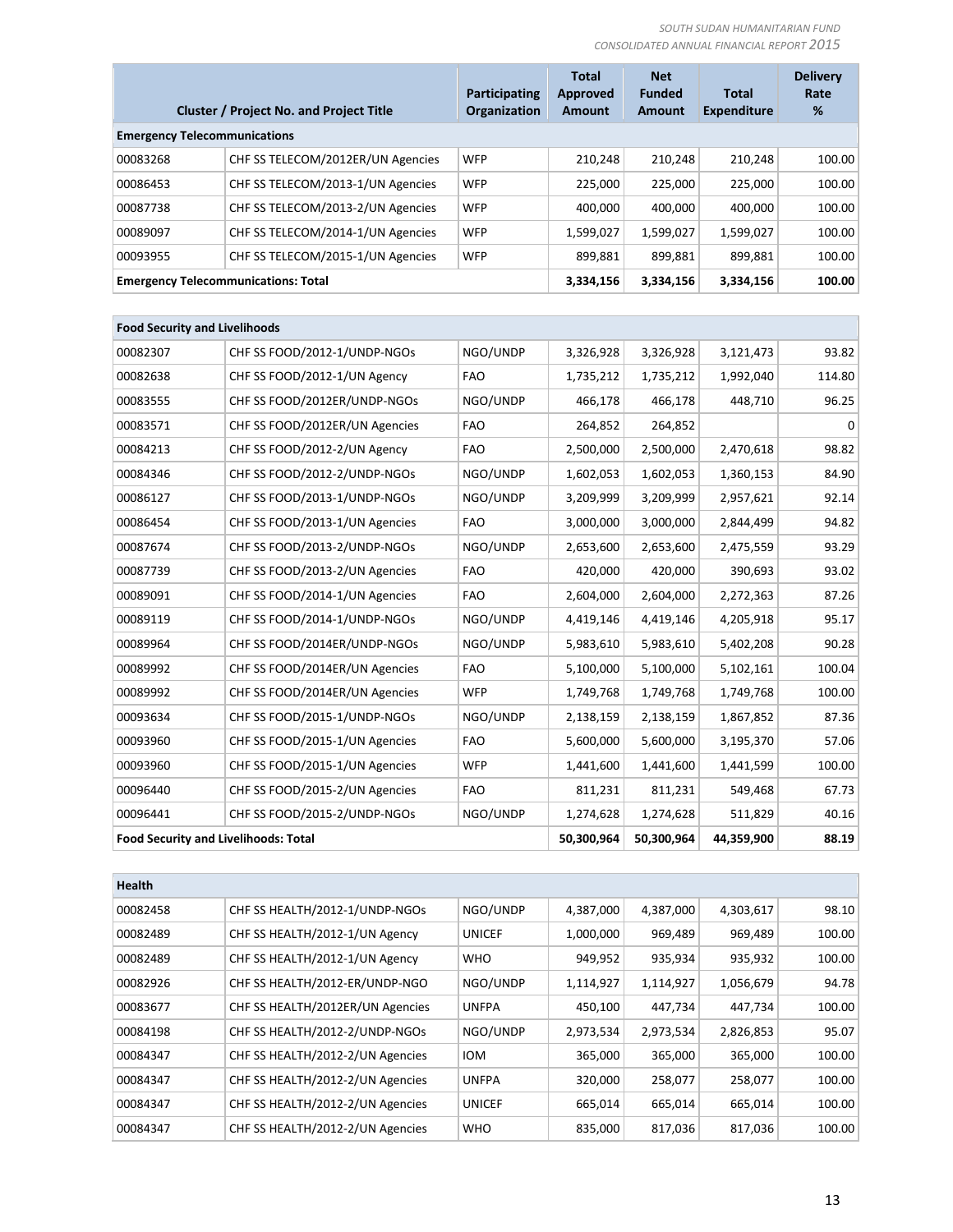|                      |                                                | <b>Participating</b> | <b>Total</b><br>Approved | <b>Net</b><br><b>Funded</b> | <b>Total</b>       | <b>Delivery</b><br>Rate<br>% |
|----------------------|------------------------------------------------|----------------------|--------------------------|-----------------------------|--------------------|------------------------------|
|                      | <b>Cluster / Project No. and Project Title</b> | Organization         | <b>Amount</b>            | <b>Amount</b>               | <b>Expenditure</b> |                              |
| 00085186             | CHF SS HEALTH/2013ER/UNDP-NGOS                 | NGO/UNDP             | 535,000                  | 535,000                     | 535,000            | 100.00                       |
| 00086128             | CHF SS HEALTH/2013-1/UNDP-NGOS                 | NGO/UNDP             | 5,122,772                | 5,122,772                   | 5,075,639          | 99.08                        |
| 00086455             | CHF SS HEALTH/2013-1/UN Agencies               | <b>IOM</b>           | 359,370                  | 359,370                     | 359,370            | 100.00                       |
| 00086455             | CHF SS HEALTH/2013-1/UN Agencies               | <b>UNFPA</b>         | 865,000                  | 865,000                     | 864,971            | 100.00                       |
| 00086455             | CHF SS HEALTH/2013-1/UN Agencies               | <b>UNICEF</b>        | 1,968,926                | 1,968,926                   | 1,968,969          | 100.00                       |
| 00086455             | CHF SS HEALTH/2013-1/UN Agencies               | <b>WHO</b>           | 1,477,024                | 1,477,024                   | 1,477,024          | 100.00                       |
| 00087603             | CHF SS HEALTH/2013-2/UNDP-NGOs                 | NGO/UNDP             | 3,531,000                | 3,531,000                   | 3,244,797          | 91.89                        |
| 00087657             | CHF SS HEALTH/2013-2/UN Agencies               | <b>UNFPA</b>         | 300,000                  | 299,457                     | 299,457            | 100.00                       |
| 00087657             | CHF SS HEALTH/2013-2/UN Agencies               | <b>UNICEF</b>        | 400,000                  | 400,000                     | 389,434            | 97.36                        |
| 00087657             | CHF SS HEALTH/2013-2/UN Agencies               | <b>WHO</b>           | 400,000                  | 400,000                     | 400,000            | 100.00                       |
| 00089088             | CHF SS HEALTH/2014-1/UN Agencies               | <b>IOM</b>           | 260,000                  | 260,000                     | 260,000            | 100.00                       |
| 00089088             | CHF SS HEALTH/2014-1/UN Agencies               | <b>UNFPA</b>         | 700,000                  | 652,063                     | 652,063            | 100.00                       |
| 00089088             | CHF SS HEALTH/2014-1/UN Agencies               | <b>UNICEF</b>        | 1,350,000                | 1,350,000                   | 1,300,516          | 96.33                        |
| 00089088             | CHF SS HEALTH/2014-1/UN Agencies               | <b>WHO</b>           | 1,550,000                | 1,550,000                   | 1,550,000          | 100.00                       |
| 00089116             | CHF SS HEALTH/2014-1/UNDP-NGOs                 | NGO/UNDP             | 3,092,300                | 3,092,300                   | 2,821,322          | 91.24                        |
| 00089960             | CHF SS HEALTH/2014ER/UNDP-NGOS                 | NGO/UNDP             | 2,373,679                | 2,373,679                   | 2,282,201          | 96.15                        |
| 00089988             | CHF SS HEALTH/2014ER/UN Agencies               | <b>IOM</b>           | 2,127,055                | 2,127,055                   | 2,127,055          | 100.00                       |
| 00089988             | CHF SS HEALTH/2014ER/UN Agencies               | <b>UNICEF</b>        | 1,343,762                | 1,343,762                   | 1,298,377          | 96.62                        |
| 00091489             | CHF SS Health 2014-2 UNDP-NGOs                 | NGO/UNDP             | 5,671,000                | 5,671,000                   | 5,594,495          | 98.65                        |
| 00092419             | CHF SS HEALTH/2014-2/UN Agencies               | <b>IOM</b>           | 550,000                  | 550,000                     | 550,000            | 100.00                       |
| 00092419             | CHF SS HEALTH/2014-2/UN Agencies               | <b>UNFPA</b>         | 1,000,000                | 1,000,000                   | 985,605            | 98.56                        |
| 00092419             | CHF SS HEALTH/2014-2/UN Agencies               | <b>UNICEF</b>        | 1,500,000                | 1,500,000                   | 1,499,704          | 99.98                        |
| 00092419             | CHF SS HEALTH/2014-2/UN Agencies               | <b>WHO</b>           | 2,000,000                | 2,000,000                   | 1,949,350          | 97.47                        |
| 00093635             | CHF SS HEALTH/2015-1/UNDP-NGOS                 | NGO/UNDP             | 3,547,984                | 3,547,984                   | 3,346,257          | 94.31                        |
| 00093956             | CHF SS HEALTH/2015-1/UN Agencies               | <b>IOM</b>           | 449,454                  | 449,454                     | 449,454            | 100.00                       |
| 00093956             | CHF SS HEALTH/2015-1/UN Agencies               | <b>UNFPA</b>         | 649,993                  | 649,993                     | 620,016            | 95.39                        |
| 00093956             | CHF SS HEALTH/2015-1/UN Agencies               | <b>UNICEF</b>        | 1,480,040                | 1,480,040                   | 1,479,082          | 99.94                        |
| 00093956             | CHF SS HEALTH/2015-1/UN Agencies               | <b>WHO</b>           | 1,100,103                | 1,100,103                   | 970,259            | 88.20                        |
| 00096423             | CHF SS HEALTH/2015-2/UNDP-NGOS                 | NGO/UNDP             | 2,372,443                | 2,372,443                   | 900,066            | 37.94                        |
| 00096438             | CHF SS HEALTH/2015-2/UN Agencies               | <b>IOM</b>           | 349,992                  | 349,992                     | 201,504            | 57.57                        |
| 00096438             | CHF SS HEALTH/2015-2/UN Agencies               | <b>UNFPA</b>         | 350,000                  | 350,000                     | 345,215            | 98.63                        |
| 00096438             | CHF SS HEALTH/2015-2/UN Agencies               | <b>WHO</b>           | 302,433                  | 302,433                     | 145,194            | 48.01                        |
| 00096442             | CHF SS HEALTH/2015-2/UN Agencies               | <b>UNICEF</b>        | 280,000                  | 280,000                     | 227,843            | 81.37                        |
| 00097222             | CHF SS HEALTH/2015ER/UNDP-NGOs                 | NGO/UNDP             | 407,999                  | 407,999                     |                    | 0                            |
| <b>Health: Total</b> |                                                |                      | 62,827,855               | 62,652,593                  | 58,815,669         | 93.88                        |

| <b>Logistics</b> |                                  |            |           |           |           |        |
|------------------|----------------------------------|------------|-----------|-----------|-----------|--------|
| 00082243         | CHF SS LOGIST/2012-1/UN Agency   | <b>IOM</b> | 3,499,005 | 3,499,005 | 3,499,005 | 100.00 |
| 00082243         | CHF SS LOGIST/2012-1/UN Agency   | <b>WFP</b> | 5,901,429 | 5,901,429 | 5,901,429 | 100.00 |
| 00083722         | CHF SS LOGIST/2012ER/UN Agencies | <b>IOM</b> | 507,103   | 507,103   | 507,103   | 100.00 |
| 00084200         | CHF SS LOGIST/2012-2/UN Agency   | <b>IOM</b> | 1,710,000 | 1,710,000 | 1,710,000 | 100.00 |
| 00084200         | CHF SS LOGIST/2012-2/UN Agency   | <b>WFP</b> | 3,640,000 | 3,640,000 | 3,640,000 | 100.00 |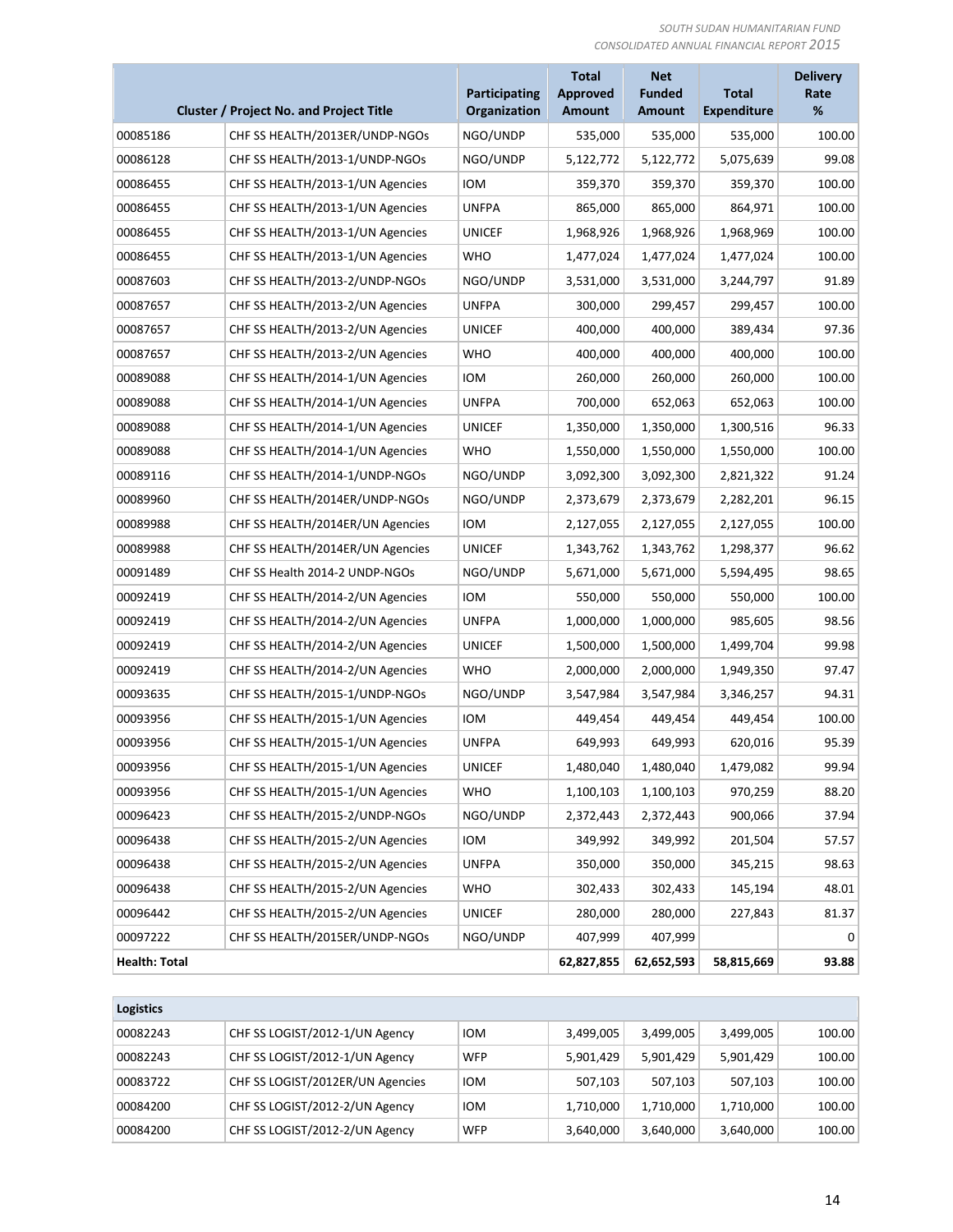|                         | <b>Cluster / Project No. and Project Title</b> | Participating<br>Organization | <b>Total</b><br><b>Approved</b><br><b>Amount</b> | <b>Net</b><br><b>Funded</b><br>Amount | <b>Total</b><br><b>Expenditure</b> | <b>Delivery</b><br>Rate<br>% |
|-------------------------|------------------------------------------------|-------------------------------|--------------------------------------------------|---------------------------------------|------------------------------------|------------------------------|
| 00086456                | CHF SS LOGIST/2013-1/UN Agencies               | <b>IOM</b>                    | 2,136,288                                        | 2,136,288                             | 2,136,288                          | 100.00                       |
| 00086456                | CHF SS LOGIST/2013-1/UN Agencies               | <b>UNOPS</b>                  | 4,500,000                                        | 4,365,176                             | 4,365,176                          | 100.00                       |
| 00086456                | CHF SS LOGIST/2013-1/UN Agencies               | <b>WFP</b>                    | 2,238,004                                        | 2,238,004                             | 2,238,004                          | 100.00                       |
| 00087658                | CHF SS LOGIST/2013-2/UN Agencies               | <b>IOM</b>                    | 2,117,134                                        | 2,117,134                             | 2,117,134                          | 100.00                       |
| 00087658                | CHF SS LOGIST/2013-2/UN Agencies               | <b>UNOPS</b>                  | 1,182,866                                        | 1,182,866                             | 1,136,313                          | 96.06                        |
| 00089089                | CHF SS LOGIST/2014-1/UN Agencies               | <b>WFP</b>                    | 299,942                                          | 299,942                               | 299,942                            | 100.00                       |
| 00089991                | CHF SS LOGIST/2014ER/UN Agencies               | <b>WFP</b>                    | 4,500,000                                        | 4,500,000                             | 4,500,000                          | 100.00                       |
| 00095140                | CHF SS LOGIST/2015-1/UN Agencies               | <b>IOM</b>                    | 2,500,002                                        | 2,500,002                             | 2,500,002                          | 100.00                       |
| 00095140                | CHF SS LOGIST/2015-1/UN Agencies               | <b>UNOPS</b>                  | 1,500,000                                        | 1,500,000                             | 925,914                            | 61.73                        |
| 00096437                | CHF SS LOGIST/2015-2/UN Agencies               | <b>IOM</b>                    | 322,503                                          | 322,503                               | 61,728                             | 19.14                        |
| 00096437                | CHF SS LOGIST/2015-2/UN Agencies               | <b>UNOPS</b>                  | 1,335,026                                        | 1,335,026                             | 1,335,026                          | 100.00                       |
| 00096437                | CHF SS LOGIST/2015-2/UN Agencies               | <b>WFP</b>                    | 3,677,310                                        | 3,677,310                             | 3,677,310                          | 100.00                       |
| 00096948                | CHF SS LOGIST/2015ER/UN Agencies               | <b>IOM</b>                    | 322,500                                          | 322,500                               |                                    | 0                            |
| 00096948                | CHF SS LOGIST/2015ER/UN Agencies               | <b>WFP</b>                    | 2,677,385                                        | 2,677,385                             | 2,677,385                          | 100.00                       |
| <b>Logistics: Total</b> |                                                |                               | 44,566,497                                       | 44,431,672                            | 43,227,758                         | 97.29                        |
| <b>Mine Action</b>      |                                                |                               |                                                  |                                       |                                    |                              |

| IIIII RAUDII              |                                |               |           |           |         |        |
|---------------------------|--------------------------------|---------------|-----------|-----------|---------|--------|
| 00082288                  | CHF SS MINE/2012-1/UNDP-NGOS   | NGO/UNDP      | 860,364   | 860,364   | 860,343 | 100.00 |
| 00084202                  | CHF SS MINE/2012-2/UNDP-NGOS   | NGO/UNDP      | 613,880   | 613,880   | 607,503 | 98.96  |
| 00084381                  | CHF SS MINE/2012-2/UN Agencies | <b>UNICEF</b> | 225,245   | 221,881   | 221,881 | 100.00 |
| 00086129                  | CHF SS MINE/2013-1/UNDP-NGOS   | NGO/UNDP      | 850,999   | 850,999   | 770,738 | 90.57  |
| 00087456                  | CHF SS MINE/2013-1/UNDP-UN Age | <b>UNICEF</b> | 204,674   | 174,364   | 174,364 | 100.00 |
| 00087605                  | CHF SS MINE/2013-2/UNDP-NGOs   | NGO/UNDP      | 320,592   | 320,592   | 311,731 | 97.24  |
| 00087756                  | CHF SS MINE/2013-2/UN Agencies | UNICEF        | 149,790   | 149,790   | 149,213 | 99.62  |
| 00089123                  | CHF SS MINE/2014-1/UNDP-NGOs   | NGO/UNDP      | 962,999   | 962,999   | 722,739 | 75.05  |
| 00091490                  | CHF SS Mine Action 2014-2 UNDP | NGO/UNDP      | 116,770   | 116,770   | 115,615 | 99.01  |
| 00097224                  | CHF SS MINE/2015ER/UNDP-NGOs   | NGO/UNDP      | 213,854   | 213,854   |         | 0      |
| <b>Mine Action: Total</b> |                                | 4,519,167     | 4,485,493 | 3,934,126 | 87.71   |        |

| Multi-sector (Emrg Ret & Refug)        |                                    |              |            |            |            |        |  |  |
|----------------------------------------|------------------------------------|--------------|------------|------------|------------|--------|--|--|
| 00083265                               | CHF SS MULTSECT/2012ER/UN Agencies | <b>UNHCR</b> | 11,568,038 | 11,568,038 | 11,568,038 | 100.00 |  |  |
| 00083265                               | CHF SS MULTSECT/2012ER/UN Agencies | <b>UNOPS</b> | 1,500,000  | 1,485,611  | 1,485,611  | 100.00 |  |  |
| 00083785                               | CHF SS MULTSECT/2012ER/NGOs        | NGO/UNDP     | 2,822,748  | 2,822,748  | 2,819,000  | 99.87  |  |  |
| 00084348                               | CHF SS MULTSECT/2012-2/UN Agencies | <b>IOM</b>   | 2,894,778  | 2,894,778  | 2,894,778  | 100.00 |  |  |
| 00084348                               | CHF SS MULTSECT/2012-2/UN Agencies | <b>UNHCR</b> | 955,288    | 955,288    | 955,288    | 100.00 |  |  |
| 00087199                               | CHF SS MULTSECT/2013-1/UN Agencies | <b>IOM</b>   | 3,049,928  | 3,049,928  | 3,049,928  | 100.00 |  |  |
| 00087671                               | CHF SS MULTSECT/2013-2/UNDP-NGO    | NGO/UNDP     | 3,572,562  | 3,572,562  | 3,489,997  | 97.69  |  |  |
| 00088117                               | CHF SS MULTSECT/2013-2/UN Agencies | <b>IOM</b>   | 2,019,076  | 2,019,076  | 2,019,076  | 100.00 |  |  |
| 00089087                               | CHF SS MULTSECT/2014-1/UN Agencies | <b>IOM</b>   | 1,500,000  | 1,500,000  | 1,500,000  | 100.00 |  |  |
| Multi-sector (Emrg Ret & Refug): Total |                                    |              | 29,882,418 | 29,868,029 | 29,781,717 | 99.71  |  |  |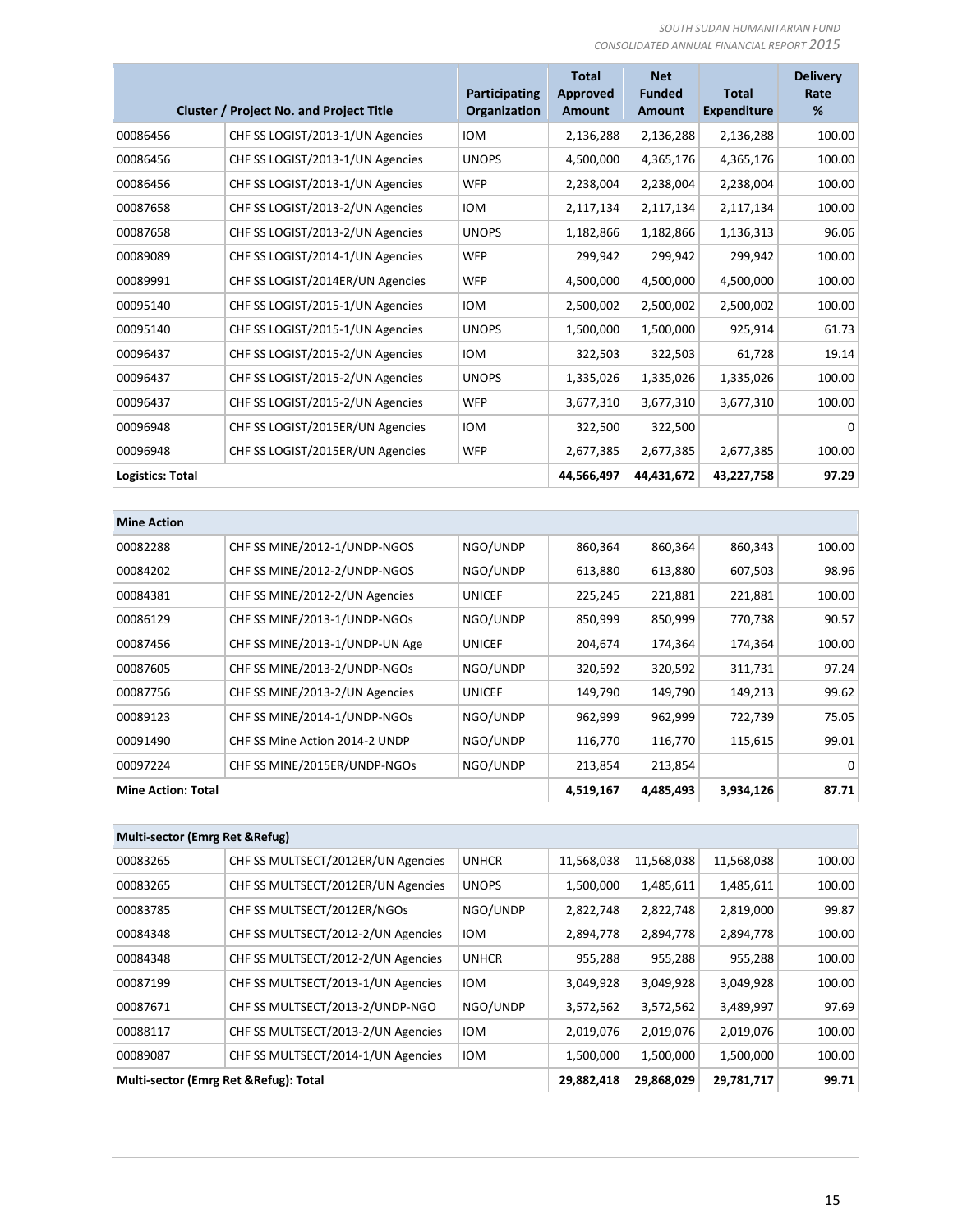|                                       | <b>Cluster / Project No. and Project Title</b> | Participating<br><b>Organization</b> | <b>Total</b><br>Approved<br><b>Amount</b> | <b>Net</b><br><b>Funded</b><br><b>Amount</b> | <b>Total</b><br><b>Expenditure</b> | <b>Delivery</b><br>Rate<br>% |
|---------------------------------------|------------------------------------------------|--------------------------------------|-------------------------------------------|----------------------------------------------|------------------------------------|------------------------------|
| Non-food Items & Emerg Shelter        |                                                |                                      |                                           |                                              |                                    |                              |
| 00082286                              | CHF SS NFIS/2012-1/UNDP-NGOS                   | NGO/UNDP                             | 1,954,971                                 | 1,954,971                                    | 1,873,224                          | 95.82                        |
| 00082487                              | CHF SS NFIs/2012-1/UN Agency                   | <b>IOM</b>                           | 1,189,947                                 | 1,189,947                                    | 1,189,947                          | 100.00                       |
| 00084203                              | CHF SS NFIs/2012-2/UNDP-NGOs                   | NGO/UNDP                             | 55,365                                    | 55,365                                       | 54,868                             | 99.10                        |
| 00084392                              | CHF SS NFIs/2012-2/UN Agencies                 | <b>IOM</b>                           | 3,946,682                                 | 3,946,682                                    | 3,946,682                          | 100.00                       |
| 00086130                              | CHF SS NFIs/2013-1/UNDP-NGOs                   | NGO/UNDP                             | 1,667,716                                 | 1,667,716                                    | 1,541,604                          | 92.44                        |
| 00086457                              | CHF SS NFIs/2013-1/UN Agencies                 | <b>IOM</b>                           | 1,940,006                                 | 1,940,006                                    | 1,940,006                          | 100.00                       |
| 00087672                              | CHF SS NFIs/2013-2/UNDP-NGOS                   | NGO/UNDP                             | 1,392,284                                 | 1,392,284                                    | 1,243,312                          | 89.30                        |
| 00088119                              | CHF SS NFIs/2013-2/UN Agencies                 | <b>IOM</b>                           | 1,048,800                                 | 1,048,800                                    | 1,048,800                          | 100.00                       |
| 00089093                              | CHF SS NFIs/2014-1/UN Agencies                 | <b>IOM</b>                           | 3,942,000                                 | 3,942,000                                    | 3,942,000                          | 100.00                       |
| 00089121                              | CHF SS NFIs/2014-1/UNDP-NGOS                   | NGO/UNDP                             | 2,095,060                                 | 2,095,060                                    | 2,050,784                          | 97.89                        |
| 00089965                              | CHF SS NFIs/2014ER/UNDP-NGOs                   | NGO/UNDP                             | 4,400,680                                 | 4,400,680                                    | 3,845,577                          | 87.39                        |
| 00089993                              | CHF SS NFIs/2014ER/UN Agencies                 | <b>IOM</b>                           | 8,974,261                                 | 8,974,261                                    | 8,974,261                          | 100.00                       |
| 00089993                              | CHF SS NFIs/2014ER/UN Agencies                 | <b>UNHCR</b>                         | 460,000                                   | 460,000                                      | 460,000                            | 100.00                       |
| 00093636                              | CHF SS NFIs/2015-1/UNDP-NGOs                   | NGO/UNDP                             | 3,868,976                                 | 3,868,976                                    | 3,614,966                          | 93.43                        |
| 00093957                              | CHF SS NFIs/2015-1/UN Agencies                 | <b>IOM</b>                           | 4,369,058                                 | 4,369,058                                    | 4,369,058                          | 100.00                       |
| 00093957                              | CHF SS NFIs/2015-1/UN Agencies                 | <b>UNHCR</b>                         | 1,010,138                                 | 1,010,138                                    | 1,010,138                          | 100.00                       |
| 00096422                              | CHF SS NFIs/2015-2/UNDP-NGOs                   | NGO/UNDP                             | 1,244,824                                 | 1,244,824                                    | 265,144                            | 21.30                        |
| 00096921                              | CHF SS NFIs/2015-2/UN Agencies                 | <b>IOM</b>                           | 1,838,814                                 | 1,838,814                                    | 528,850                            | 28.76                        |
| Non-food Items & Emerg Shelter: Total |                                                | 45,399,581                           | 45,399,581                                | 41,899,221                                   | 92.29                              |                              |

| CHF SS NUTRIT/2012-1/UNDP-NGOS   | NGO/UNDP      | 5,183,552 | 5,183,552 | 4,981,251 | 96.10  |
|----------------------------------|---------------|-----------|-----------|-----------|--------|
| CHF SS NUTRIT/2012-1/UN Agency   | <b>UNICEF</b> | 500,000   | 494,764   | 494,764   | 100.00 |
| CHF SS NUTRIT/2012ER/UNDP-NGOs   | NGO/UNDP      | 885,613   | 885,613   | 884,848   | 99.91  |
| CHF SS NUTRIT/2012-2/UNDP-NGOs   | NGO/UNDP      | 3,439,652 | 3,439,652 | 3,273,084 | 95.16  |
| CHF SS NUTRIT/2012-2/UN Agencies | <b>UNICEF</b> | 2,084,832 | 2,070,966 | 2,070,966 | 100.00 |
| CHF SS NUTRIT/2013-1/UNDP-NGOs   | NGO/UNDP      | 5,991,116 | 5,991,116 | 5,583,399 | 93.19  |
| CHF SS NUTRIT/2013-1/UN Agencies | <b>UNICEF</b> | 1,900,012 | 1,900,012 | 1,900,012 | 100.00 |
| CHF SS NUTRIT/2013-1/UN Agencies | <b>WFP</b>    | 1,500,000 | 1,500,000 | 1,500,000 | 100.00 |
| CHF SS NUTRIT/2013-2/UNDP-NGOs   | NGO/UNDP      | 3,230,327 | 3,230,327 | 2,970,955 | 91.97  |
| CHF SS NUTRIT/2013-2/UN Agencies | <b>UNICEF</b> | 931,035   | 931,035   | 836,743   | 89.87  |
| CHF SS NUTRIT/2014-1/UN Agencies | <b>UNICEF</b> | 1,000,000 | 1,000,000 | 998,987   | 99.90  |
| CHF SS NUTRIT/2014-1/UNDP-NGOs   | NGO/UNDP      | 3,628,033 | 3,628,033 | 3,355,418 | 92.49  |
| CHF SS NUTRIT/2014ER/UNDP-NGOs   | NGO/UNDP      | 4,575,068 | 4,575,068 | 4,080,903 | 89.20  |
| CHF SS NUTRIT/2014ER/UN Agencies | <b>UNICEF</b> | 1,631,751 | 1,631,751 | 1,621,182 | 99.35  |
| CHF SS Nutrition 2014-2 UNDP-N   | NGO/UNDP      | 2,883,639 | 2,883,639 | 2,685,413 | 93.13  |
| CHF SS NUTRIT/2014-2/UN Agencies | <b>UNICEF</b> | 1,180,000 | 1,180,000 | 1,179,092 | 99.92  |
| CHF SS NUTRIT/2014-2/UN Agencies | <b>WFP</b>    | 1,293,374 | 1,293,374 | 1,293,373 | 100.00 |
| CHF SS NUTRIT/2015-1/UNDP-NGOs   | NGO/UNDP      | 2,616,288 | 2,616,288 | 2,428,648 | 92.83  |
| CHF SS NUTRIT/2015-1/UN Agencies | <b>UNICEF</b> | 2,682,363 | 2,682,363 | 2,661,524 | 99.22  |
| CHF SS NUTRIT/2015-1/UN Agencies | <b>WFP</b>    | 2,662,828 | 2,662,828 | 2,662,828 | 100.00 |
|                                  |               |           |           |           |        |

л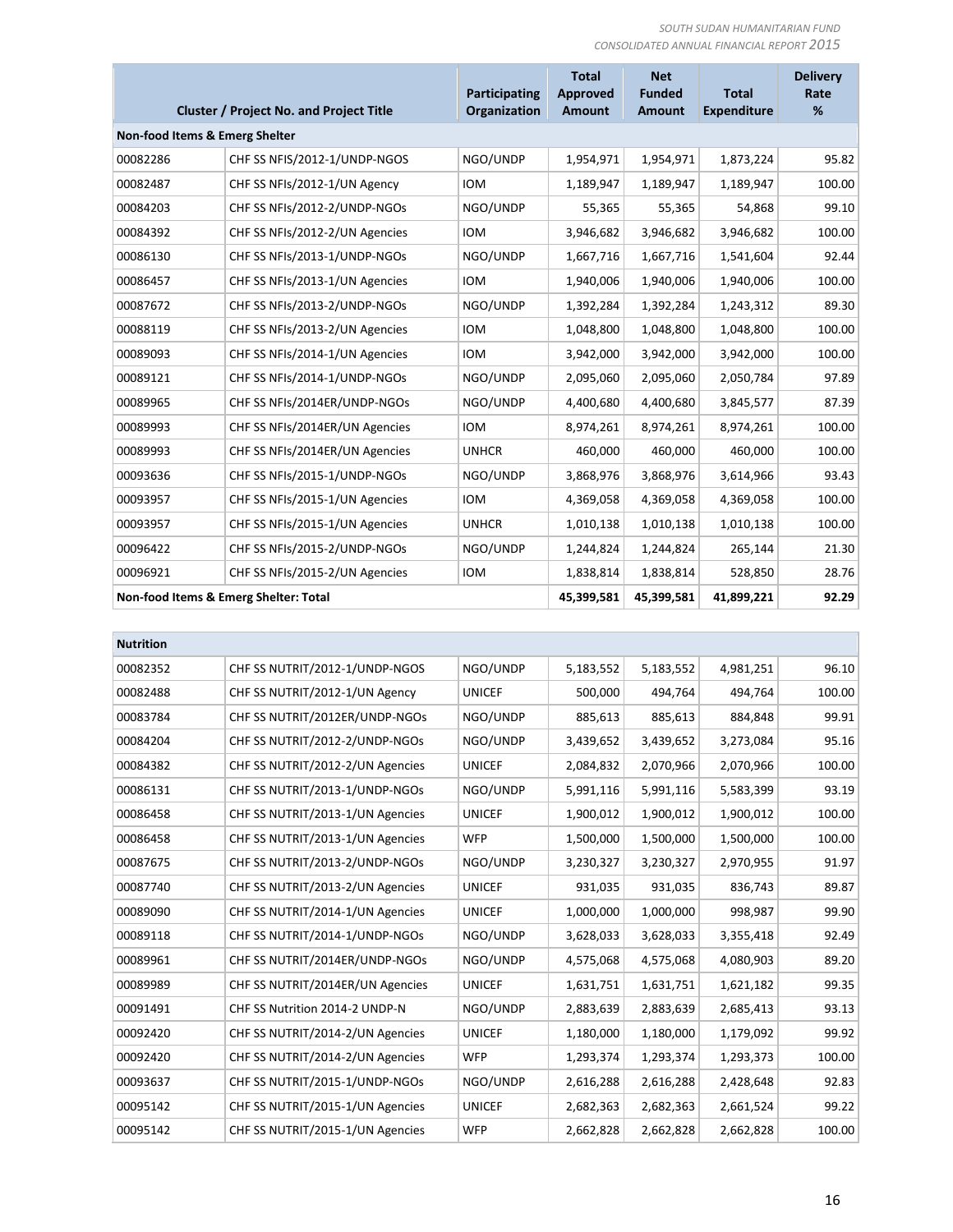|                         | <b>Cluster / Project No. and Project Title</b> | Participating<br><b>Organization</b> | <b>Total</b><br>Approved<br>Amount | <b>Net</b><br><b>Funded</b><br><b>Amount</b> | <b>Total</b><br><b>Expenditure</b> | <b>Delivery</b><br>Rate<br>% |
|-------------------------|------------------------------------------------|--------------------------------------|------------------------------------|----------------------------------------------|------------------------------------|------------------------------|
| 00096421                | CHF SS NUTRIT/2015-2/UNDP-NGOs                 | NGO/UNDP                             | 4,171,888                          | 4.171.888                                    | 1,046,579                          | 25.09                        |
| 00097225                | CHF SS NUTRIT/2015ER/UNDP-NGOs                 | NGO/UNDP                             | 534.992                            | 534.992                                      |                                    | $\Omega$                     |
| <b>Nutrition: Total</b> |                                                |                                      | 54,506,363                         | 54.487.261                                   | 48,509,969                         | 89.03                        |

| Protection               |                                   |               |            |            |            |          |
|--------------------------|-----------------------------------|---------------|------------|------------|------------|----------|
| 00082457                 | CHF SS PROTECT/2012-1/UNDP-NGO    | NGO/UNDP      | 2,375,484  | 2,375,484  | 2,342,870  | 98.63    |
| 00082486                 | CHF SS PROTECT/2012-1/UN Agencies | <b>UNHCR</b>  | 399,998    | 399,998    | 399,998    | 100.00   |
| 00082486                 | CHF SS PROTECT/2012-1/UN Agencies | <b>UNICEF</b> | 849,148    | 847,741    | 847,741    | 100.00   |
| 00084205                 | CHF SS PROTECT/2012-2/UN Agencies | NGO/UNDP      | 1,475,764  | 1,475,764  | 1,378,898  | 93.44    |
| 00084349                 | CHF SS PROTEC/2012-2/UNDP-NGOS    | NGO/UNDP      | 654,985    | 654,985    | 611,828    | 93.41    |
| 00086132                 | CHF SS PROTECT/2013-1/UNDP-NGO    | NGO/UNDP      | 2,878,815  | 2,878,815  | 2,787,362  | 96.82    |
| 00086459                 | CHF SS PROTECT/2013-1/UN Agencies | <b>UNFPA</b>  | 210,000    | 210,000    | 210,000    | 100.00   |
| 00086459                 | CHF SS PROTECT/2013-1/UN Agencies | <b>UNICEF</b> | 399,502    | 398,059    | 398,059    | 100.00   |
| 00087659                 | CHF SS PROTECT/2013-2/UN Agencies | <b>UNFPA</b>  | 201,588    | 191,706    | 191,706    | 100.00   |
| 00087659                 | CHF SS PROTECT/2013-2/UN Agencies | <b>UNICEF</b> | 321,393    | 321,393    | 319,962    | 99.55    |
| 00087673                 | CHF SS PROTECT/2013-2/UNDP-NGO    | NGO/UNDP      | 2,222,411  | 2,222,411  | 1,822,873  | 82.02    |
| 00089094                 | CHF SS PROTECT/2014-1/UN Agencies | <b>UNICEF</b> | 469,195    | 469,195    | 458,606    | 97.74    |
| 00089122                 | CHF SS PROTECT/2014-1/UNDP-NGO    | NGO/UNDP      | 2,065,217  | 2,065,217  | 2,044,769  | 99.01    |
| 00089967                 | CHF SS PROTECT/2014ER/UNDP-NGO    | NGO/UNDP      | 4,058,795  | 4,058,795  | 4,004,223  | 98.66    |
| 00089995                 | CHF SS PROTECT/2014ER/UN Agencies | <b>UNICEF</b> | 2,642,151  | 2,642,151  | 2,645,198  | 100.12   |
| 00091492                 | CHF SS PROTECT/2014-2/UNDP-NGO    | NGO/UNDP      | 3,520,676  | 3,520,676  | 3,353,825  | 95.26    |
| 00092369                 | CHF SS PROTECT/2014-2/UN Agencies | <b>IOM</b>    | 250,000    | 250,000    | 222,897    | 89.16    |
| 00092369                 | CHF SS PROTECT/2014-2/UN Agencies | <b>UNFPA</b>  | 794,625    | 794,625    | 710,830    | 89.45    |
| 00092369                 | CHF SS PROTECT/2014-2/UN Agencies | <b>UNICEF</b> | 728,378    | 728,378    | 727,793    | 99.92    |
| 00093638                 | CHF SS PROTECT/2015-1/UNDP-NGO    | NGO/UNDP      | 3,609,693  | 3,609,693  | 3,497,521  | 96.89    |
| 00093958                 | CHF SS PROTECT/2015-1/UN Agencies | <b>UNFPA</b>  | 212,827    | 212,827    | 175,984    | 82.69    |
| 00093958                 | CHF SS PROTECT/2015-1/UN Agencies | <b>UNHCR</b>  | 478,825    | 478,825    | 478,825    | 100.00   |
| 00093958                 | CHF SS PROTECT/2015-1/UN Agencies | <b>UNICEF</b> | 731,314    | 731,314    | 703,656    | 96.22    |
| 00094140                 | CHF SS PROTECT/2015ER/UN Agencies | <b>UNICEF</b> | 497,194    | 497,194    | 496,585    | 99.88    |
| 00096439                 | CHF SS PROTECT/2015-2/UN Agencies | <b>UNFPA</b>  | 200,090    | 200,090    | 175,533    | 87.73    |
| 00096439                 | CHF SS PROTECT/2015-2/UN Agencies | <b>UNICEF</b> | 299,999    | 299,999    | 139,429    | 46.48    |
| 00096443                 | CHF SS PROTECT/2015-2/UNDP-NGO    | NGO/UNDP      | 518,357    | 518,357    | 142,900    | 27.57    |
| 00097226                 | CHF SS PROTECT/2015ER/UNDP-NGO    | NGO/UNDP      | 216,140    | 216,140    |            | $\Omega$ |
| <b>Protection: Total</b> |                                   |               | 33,282,564 | 33,269,832 | 31,289,872 | 94.05    |

| <b>WASH</b> |                              |               |           |           |           |        |  |  |
|-------------|------------------------------|---------------|-----------|-----------|-----------|--------|--|--|
| 00082289    | CHF SS WASH/2012-1/UNDP-NGOS | NGO/UNDP      | 4,975,354 | 4,975,354 | 4,812,447 | 96.73  |  |  |
| 00082637    | CHF SS WASH/2012-1/UN Agency | <b>IOM</b>    | 750,002   | 750,002   | 750,002   | 100.00 |  |  |
| 00082637    | CHF SS WASH/2012-1/UN Agency | <b>UNICEF</b> | 750,070   | 642,020   | 642,020   | 100.00 |  |  |
| 00083554    | CHF SS WASH/2012ER/UNDP-NGOs | NGO/UNDP      | 3,802,718 | 3,802,718 | 3,806,542 | 100.10 |  |  |
| 00084206    | CHF SS WASH/2012-2/UN Agency | <b>IOM</b>    | 350,000   | 350,000   | 350,000   | 100.00 |  |  |
| 00084206    | CHF SS WASH/2012-2/UN Agency | <b>UNICEF</b> | 4,900,000 | 4,860,397 | 4,860,397 | 100.00 |  |  |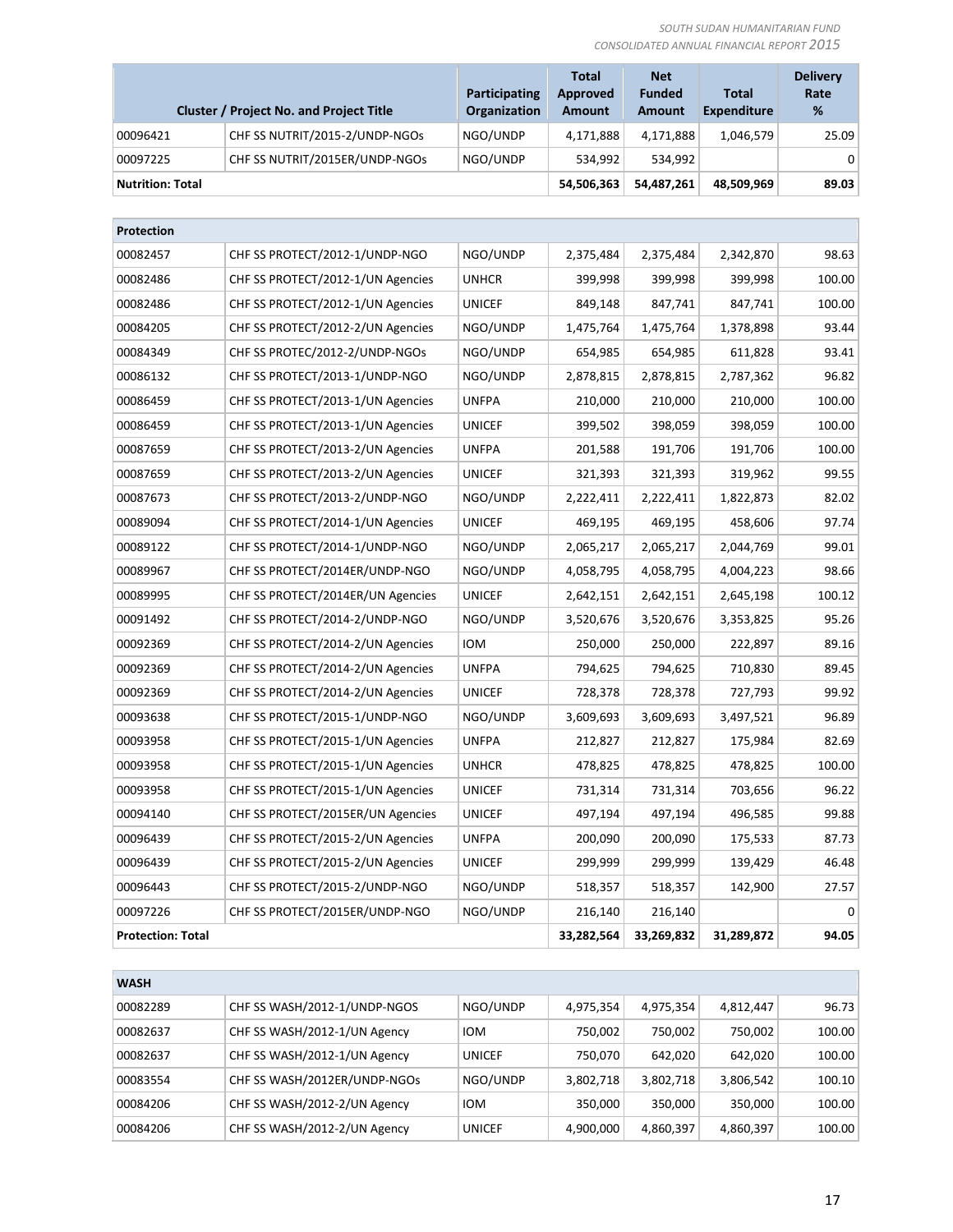|                    | <b>Cluster / Project No. and Project Title</b> | Participating<br>Organization | <b>Total</b><br><b>Approved</b><br><b>Amount</b> | <b>Net</b><br><b>Funded</b><br><b>Amount</b> | <b>Total</b><br><b>Expenditure</b> | <b>Delivery</b><br>Rate<br>% |
|--------------------|------------------------------------------------|-------------------------------|--------------------------------------------------|----------------------------------------------|------------------------------------|------------------------------|
| 00084350           | CHF SS WASH/2012-2/UNDP-NGOs                   | NGO/UNDP                      | 1,551,957                                        | 1,551,957                                    | 1,441,776                          | 92.90                        |
| 00086133           | CHF SS WASH/2013-1/UNDP-NGOs                   | NGO/UNDP                      | 4,388,838                                        | 4,388,838                                    | 4,018,496                          | 91.56                        |
| 00086460           | CHF SS WASH/2013-1/UN Agencies                 | <b>IOM</b>                    | 800,000                                          | 800,000                                      | 800,000                            | 100.00                       |
| 00086460           | CHF SS WASH/2013-1/UN Agencies                 | <b>UNICEF</b>                 | 2,898,262                                        | 2,898,262                                    | 2,898,262                          | 100.00                       |
| 00087676           | CHF SS WASH/2013-2/UNDP-NGOs                   | NGO/UNDP                      | 2,763,329                                        | 2,763,329                                    | 2,734,354                          | 98.95                        |
| 00087741           | CHF SS WASH/2013-2/UN Agencies                 | <b>IOM</b>                    | 650,000                                          | 650,000                                      | 650,000                            | 100.00                       |
| 00087741           | CHF SS WASH/2013-2/UN Agencies                 | <b>UNICEF</b>                 | 965,050                                          | 965,050                                      | 964,239                            | 99.92                        |
| 00089086           | CHF SS WASH/2014-1/UN Agencies                 | <b>IOM</b>                    | 868,960                                          | 868,960                                      | 868,960                            | 100.00                       |
| 00089086           | CHF SS WASH/2014-1/UN Agencies                 | <b>UNICEF</b>                 | 1,881,040                                        | 1,881,040                                    | 1,877,491                          | 99.81                        |
| 00089113           | CHF SS WASH/2014-1/UNDP-NGOs                   | NGO/UNDP                      | 4,547,478                                        | 4,547,478                                    | 4,220,398                          | 92.81                        |
| 00089959           | CHF SS WASH/2014ER/UNDP-NGOs                   | NGO/UNDP                      | 6,062,915                                        | 6,062,915                                    | 5,784,987                          | 95.42                        |
| 00089987           | CHF SS WASH/2014ER/UN Agencies                 | <b>IOM</b>                    | 2,073,395                                        | 2,073,395                                    | 2,073,395                          | 100.00                       |
| 00089987           | CHF SS WASH/2014ER/UN Agencies                 | <b>UNICEF</b>                 | 1,130,502                                        | 1,130,502                                    | 1,116,813                          | 98.79                        |
| 00091493           | CHF SS WASH 2014-2 UNDP-NGOs                   | NGO/UNDP                      | 9,358,340                                        | 9,358,340                                    | 8,990,149                          | 96.07                        |
| 00092421           | CHF SS WASH/2014-2/UN Agencies                 | <b>IOM</b>                    | 1,800,000                                        | 1,800,000                                    | 1,800,000                          | 100.00                       |
| 00092421           | CHF SS WASH/2014-2/UN Agencies                 | <b>UNICEF</b>                 | 3,200,000                                        | 3,200,000                                    | 3,222,585                          | 100.71                       |
| 00093639           | CHF SS WASH/2015-1/UNDP-NGOs                   | NGO/UNDP                      | 3,694,040                                        | 3,694,040                                    | 3,595,482                          | 97.33                        |
| 00093959           | CHF SS WASH/2015-1/UN Agencies                 | <b>IOM</b>                    | 1,783,005                                        | 1,783,005                                    | 1,584,736                          | 88.88                        |
| 00093959           | CHF SS WASH/2015-1/UN Agencies                 | <b>UNICEF</b>                 | 3,784,000                                        | 3,784,000                                    | 3,781,217                          | 99.93                        |
| 00096420           | CHF SS WASH 2015-2 UNDP-NGOs                   | NGO/UNDP                      | 3,421,053                                        | 3,421,053                                    | 961,956                            | 28.12                        |
| 00096444           | CHF SS WASH/2015-2/UN Agencies                 | <b>IOM</b>                    | 399,994                                          | 399,994                                      | 137,394                            | 34.35                        |
| 00096444           | CHF SS WASH/2015-2/UN Agencies                 | <b>UNICEF</b>                 | 400,000                                          | 400,000                                      | 349,939                            | 87.48                        |
| 00097227           | CHF SS WASH/2015ER/UNDP-NGOs                   | NGO/UNDP                      | 662,113                                          | 662,113                                      |                                    | $\Omega$                     |
| <b>WASH: Total</b> |                                                |                               | 74,612,414                                       | 74,464,761                                   | 69,094,037                         | 92.79                        |

**Grand Total 439,609,092 439,060,141 403,459,989 91.89**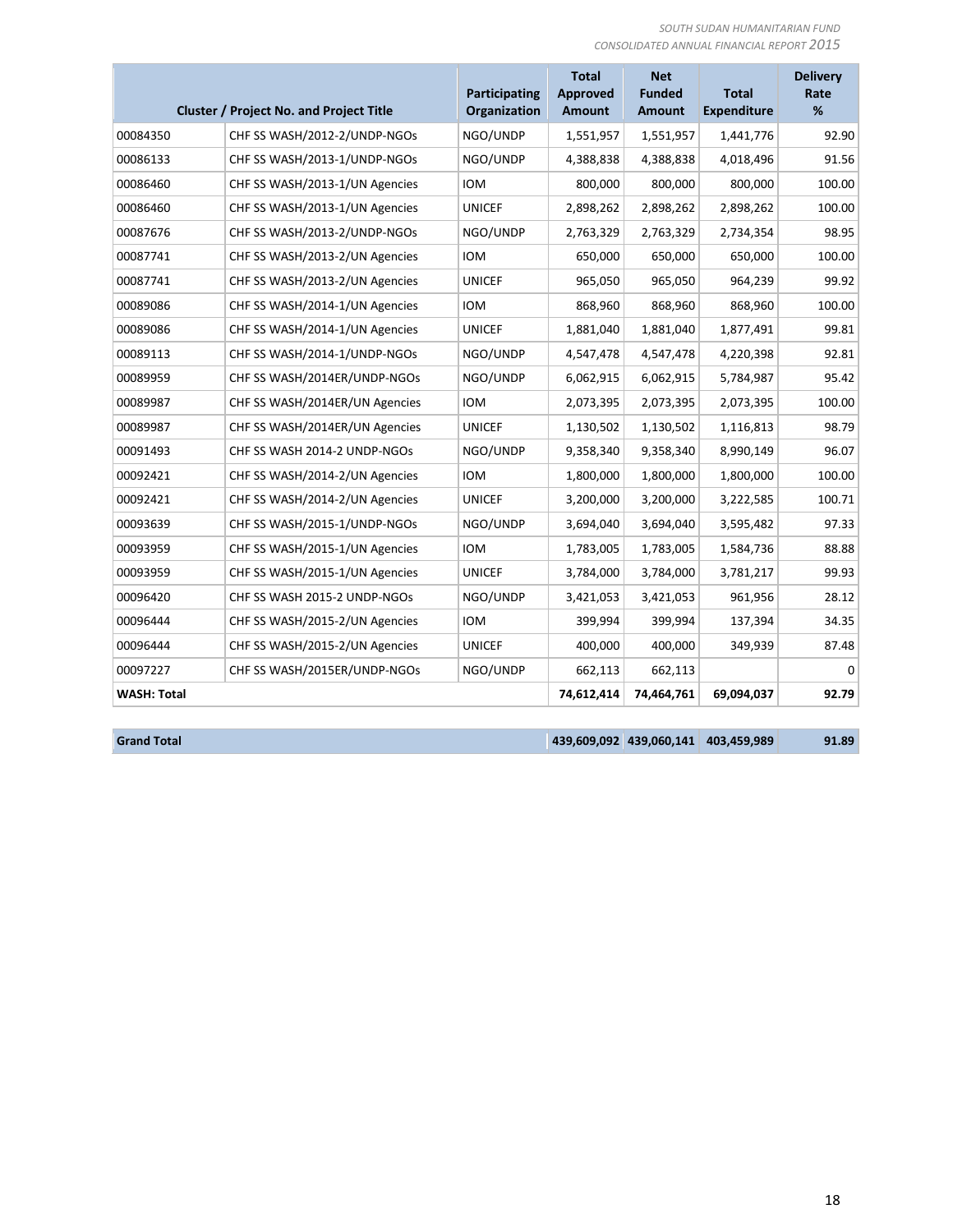#### **5.3 EXPENDITURE REPORTED BY CATEGORY**

Project expenditures are incurred and monitored by each Participating Organization and are reported as per the agreed categories for inter-agency harmonized reporting.

Table 5.3 reflects expenditure reported in the UNDG expense categories.

#### **2012 CEB Expense Categories**

- 1. Staff and personnel costs
- 2. Supplies, commodities and materials
- 3. Equipment, vehicles, furniture and depreciation
- 4. Contractual services
- 5. Travel
- 6. Transfers and grants
- 7. General operating expenses
- 8. Indirect costs

#### **Table 5.3 Expenditure by UNDG Budget Category, as of 31 December 2015 (in US Dollars)**

|                                           | <b>Expenditure</b>                      |                                            |              |                                                     |
|-------------------------------------------|-----------------------------------------|--------------------------------------------|--------------|-----------------------------------------------------|
| Category                                  | <b>Prior Years</b><br>as of 31-Dec-2014 | <b>Current Year</b><br><b>Jan-Dec-2015</b> | <b>Total</b> | <b>Percentage of Total</b><br><b>Programme Cost</b> |
| Staff & Personnel Cost                    | 19,146,061                              | 10,996,187                                 | 30,142,247   | 8.04                                                |
| Suppl, Comm, Materials                    | 75,997,264                              | 40,684,104                                 | 116,681,368  | 31.11                                               |
| Equip, Veh, Furn, Depn                    | 10,724,704                              | 1,346,075                                  | 12,070,779   | 3.22                                                |
| <b>Contractual Services</b>               | 73,379,555                              | 34,853,011                                 | 108,232,566  | 28.86                                               |
| Travel                                    | 9,412,636                               | 5,703,240                                  | 15,115,875   | 4.03                                                |
| <b>Transfers and Grants</b>               | 11,254,567                              | 7,607,686                                  | 18,862,254   | 5.03                                                |
| <b>General Operating</b>                  | 56,794,773                              | 17,188,956                                 | 73,983,730   | 19.72                                               |
| <b>Programme Costs Total</b>              | 256,709,561                             | 118,379,259                                | 375,088,819  | 100.00                                              |
| <sup>1</sup> Indirect Support Costs Total | 18,204,359                              | 10,166,810                                 | 28,371,170   | 7.56                                                |
| <b>Total</b>                              | 274,913,920                             | 128,546,069                                | 403,459,989  |                                                     |

\_\_\_\_\_\_\_\_\_\_\_\_\_\_\_\_\_\_\_\_\_\_ **1** Indirect Support Costs charged by Participating Organization, based on their financial regulations, can be deducted upfront or at a later stage during implementation.